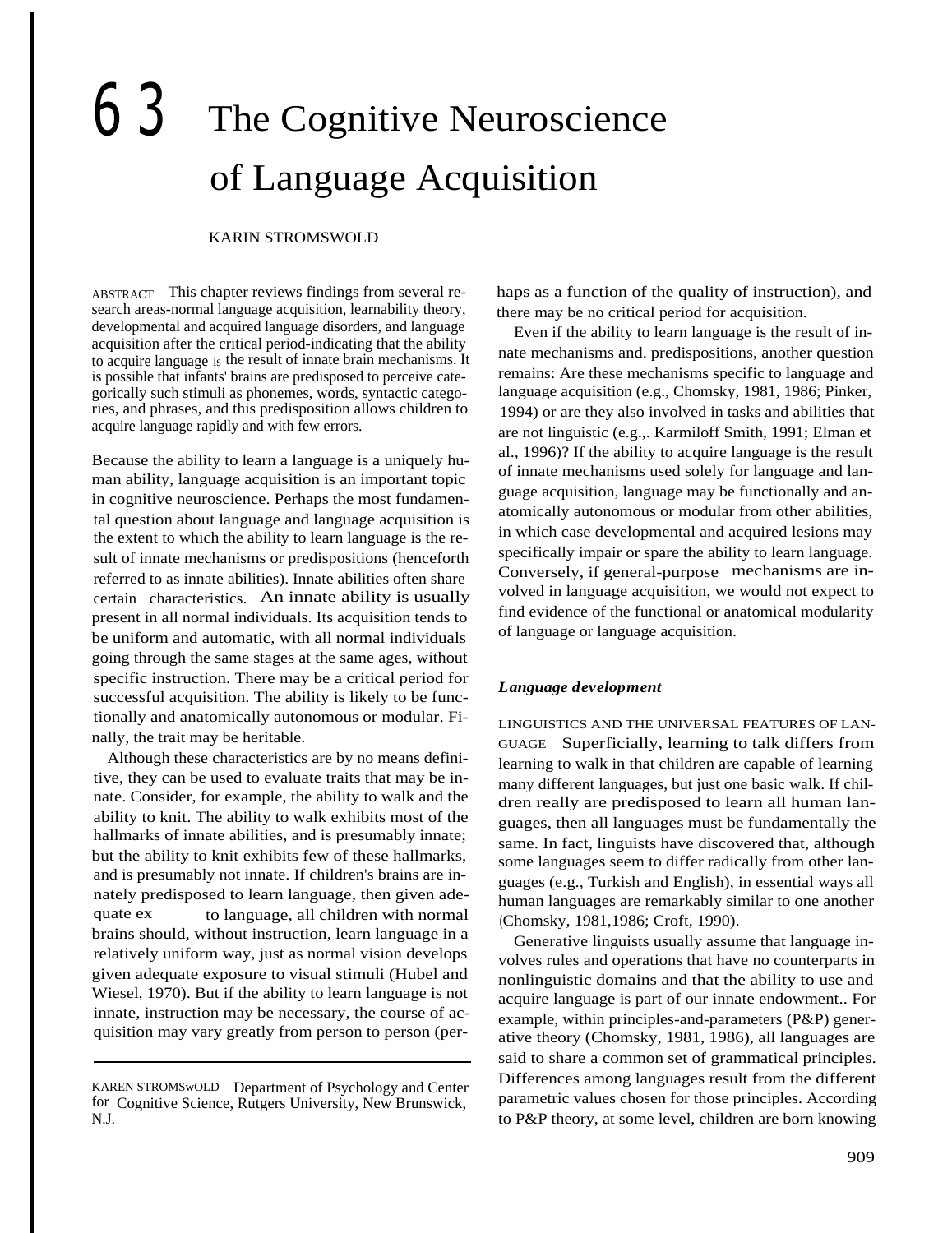the principles that are universal to all languages (Univer*sal* Grammar); thus, to learn a particular language, all they must do is learn the vocabulary and parametric settings of that language. Similarly, within another generative linguistic theory-optimality theory (OT)-the same universal constraints operate in all languages, and languages differ merely in the ranking of these constraints (Prince and Smolensky, 1993). According to OT, children are born "knowing" the universal constraints; thus, to learn a particular language, all children must do is, learn the vocabulary and ranking of constraints for that language (Tesar and Smolensky, 1996). Linguists working within the functionalist tradition (e.g., Foley and Van Valin, 1984) are more likely to assume that language shares properties with nonlinguistic abilities, and that operations used in language acquisition are used in other, nonlinguistic domains (e.g., Bates and MacWhinney, 1982; Budwig, 1995; Van Valin, 1991).

A

UNIFORMITY IN LANGUAGE ACQUISITION Within a given language, the course of language acquisition is remarkably uniform (Brown, 1973).' Most children say their first referential words at 9 to 15 months (Morley, 1965; Benedict, 1979; Fenson et al., 1994; Huttenlocher and Smiley, 1987), and for the next 6-8 months, children typically acquire single words fairly slowly until they have acquired approximately 50 words. For most children acquiring English, the majority of their first 50 words are labels for objects (e.g., *cookie, mother, father, bottle)* with a few action verbs *(eat, come, go),* social terms *(good-bye, hello),* and prepositions *(up, down)* rounding out the list (Nelson, 1973; Bates et al., 1994; Benedict, 1979). Once children have acquired 50 words, their vocabularies often increase rapidly (e.g., Reznick and Goldfield, 1992; Benedict, 1979; Mervis and Bertrand, 1995), expanding by 22 to 37 words per month (Benedict, 1979; Goldfield and Reznick, 1990).

At around 18 to 24 months, children learning morphologically impoverished languages such as. English begin combining words to form two-word utterances such as *want cookie, play checkers,* and *big drum* (Brown, 1973). During this two-word stage, the vast majority of children's utterances are legitimate portions of sentences in the language they are learning. Thus, *in* English-a language that has restricted word order-children will *say want cookie* but not *cookie want* (Brown, 1973) and *he big*but not *big he* (Bloom, 1990). Children acquiring such morphologically impoverished languages gradually begin to use sentences longer than two words; but for several months, their speech often lacks phonetically unstressed functional category morphemes such as determiners, auxiliary verbs, and verbal and nominal inflectional endings (Brown, 1973; Mills, 1985; Schieffelin,

1985). Representative utterances during this period include *Sarah want cookie, Where Humpty Dumpty go <sup>1</sup>* and *Adam write pencil.* Children's early speech is often described as "telegraphic" (Brown, 1973) because it resembles the way adults speak when words are at a premium, as in a telegram. Gradually, omissions become rarer until children are between three and four years old, at which point the vast majority of English-speaking children's utterances are completely grammatical (Stromswold, 1990a,b, 1994b). Children who are acquiring languages like Turkish, which have rich, regular, and perceptually salient morphological systems, generally begin to use functional category morphemes at a younger age than children acquiring morphologically poor languages (Aksu-Koc and Slobin, 1985; Berman, 1986; Peters, 1995). For example, in striking contrast to the telegraphic speech of English-speaking children, Turkish-speaking children often begin to produce morphologically complex words before they begin to use multiword utterances (Aksu-Koc and Slobin, 1985) 2

Within a given language, children master the syntax (grammar) of their language in a surprisingly similar manner (Brown, 1973). For example, children acquire the 14 grammatical morphemes of English in essentially the same order (Brown, 1973; deVilliers and deVilliers, 1973). Similarly, all 15 of the children I studied acquired the 20-odd English auxiliary verbs in essentially the same order (Stromswold, 1990a). The order in which these 15 children acquired complex constructions-questions, negative constructions, passives, datives, exceptional-casemarking constructions, embedded sentences, preposition-stranding constructions, causative constructions, small clause constructions, verb-particle constructions, and relative clauses constructions-was. also extremely regular '(Stromswold, 1988, 1989a,b, 1990a,b, 1992, 1994b, 1995; Stromswold and Snyder, 1995; Snyder and Stromswold, 1997). Finally, to a remarkable degree, within and across languages, children make certain *types* of mistakes and not others.

ACQUISITION OF SYNTACTIC CATEGORIES In order to acquire their language, children must not only learn the meanings of words like *cat* and *eat,* they must also learn that words like *cat* are nouns and words like *eat* are verbs. That is, they must learn the categorical membership of words. This is critical because whether a syntactic or morphological ri $\&$  applies to a particular word depends on its categorical'nembership; not on its meaning. Consider, for example, the entence *Linus cratomizes* Lucy: Any speaker of English automatically knows that *Linus is* the grammatical subject of the sentence (be-,, cause, within an intonational clause, it is in preverbal position), *Lucy* is the grammatical object (because it is in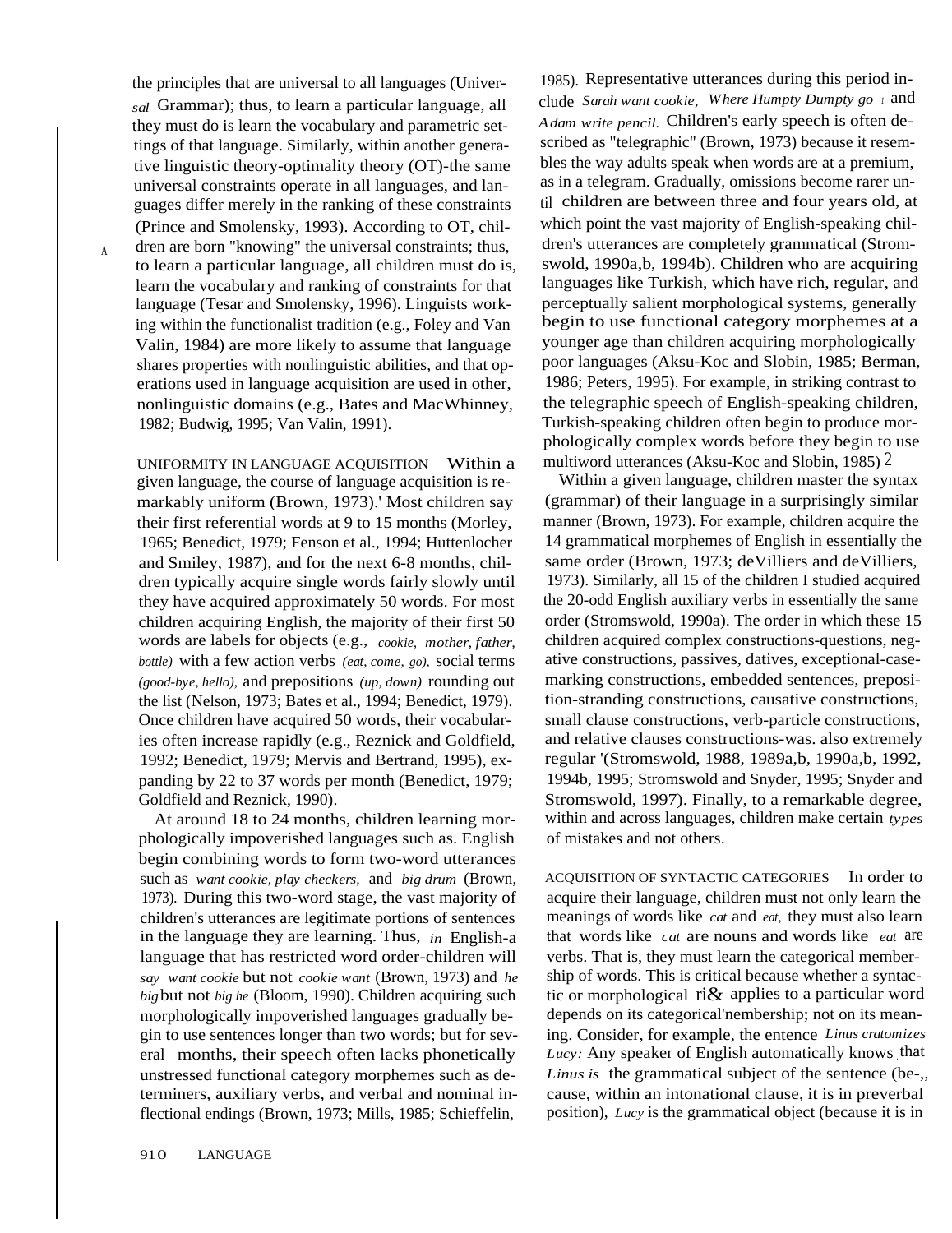postverbal position), and the nonsense word *cratomize is* a lexical verb. Even without knowing what *cratomize* means, an English speaker automatically knows that its progressive form is *cratomizing* and that its past tense form is *cratomized;* that do-support is required to ask a standard matrix question (e.g., *Did Linus cratomize Lucy?* and not *\*Cratomized Linus Lucy?<sup>3</sup>* or. *\*Linus cratomized Lucy?)* or negate an utterance (e.g., *Linus didn't cratomize Lucy* and not *\*Linus cratomized not Lucy, \*Linus not crat= omized Lucy);* and that the grammatical subject precedes rather than follows *cratomize* in simple declarative utterances (e.g., *Linus cratomizes Lucy* and not *\*cratomizes Linus Lucy).* The fact that English speakers know the syntactic and morphological behavior of *cratomize* without having the slightest idea what *cratomize* means demonstrates that categorical membership and not meaning determines syntactic and morphological behavior. A central question in the field of language acquisition is how children learn the categorical membership of words. For adults, the answer is simple. Even from the single sentence *Linus cratomizes Lucy,* adults recognize that cratomize is clearly a verb-it appears after the grammatical subject *Linus* and before the object *Lucy,* has the third-person verbal inflection -s, and exhibits other verb-like properties. The answer is much trickier for children.

How do children learn which words are verbs if they don't know what properties are typical of verbs? And how can they learn the properties of verbs if they don't know which words are verbs? One simple possibility is that every verb in every human language shares some readily accessible property for which children are innately predisposed to look. Unfortunately, no such property seems to exist. Instead, infants probably rely on a combination of cues-prosodic, semantic, and correlational-to learn which words are nouns and which are verbs (Pinker, 1987). Infants may, for example, use prosodic cues such as changes in fundamental frequency and lengthening to help determine where major clausal and phrasal boundaries are. Combined with knowledge of the universal properties of clauses and phrases (e.g., that verbs are contained within verb phrases and sentential clauses contain noun phrases and verb phrases), this could help children learn which words are verbs (Jusczyk et al., 1992; Jusczyk and Kemler Nelson, 1996; Morgan and Demuth, 1996). Infants might also set up an enormous correlation matrix in which they record all of the behaviors associated with words; in that case, categories are the result of children noticing that certain behaviors tend to be correlated. Thus, having noticed that certain words often end in *-ing, -ed,* or -s, frequently occur in the middle of sentences, and rarely appear in the beginning of a sentence, children sort out these words as a verb category (see Maratsos and Chalkley, 1981). The problem with the notion of a simple, unconstrained, and unbiased correlational learner is the infinite number of correlations that children must consider, most of which will never appear in any language (Pinker, 1984, 1987). If infants are born "knowing" that, in language, objects are expressed by nouns, physical actions by verbs, and attributes by adjectives, infants could infer that words referring to physical objects are nouns, words referring to actions are verbs, and words referring to attributes are adjectives. They could learn the properties of nouns and verbs from these semantically prototypical cases, a process often referred to as "semantic bootstrapping" (see Pinker, 1984, 1987).

ACQUISITION OF AUXILIARY AND LEXICAL VERBS The paradox of syntax acquisition is this: Unless children basically know what they have to learn before they begin, they cannot successfully learn the grammar of their language. However, even if it is demonstrated that children do indeed have innate mechanisms for learning the categorical membership of words, it is possible that such mechanisms are not specifically linguistic (for one such proposal, see Elman et al., 1996). To examine this proposition, we can look at the acquisition of auxiliary verbs and lexical verbs.

The acquisition of English auxiliary and lexical verbs is a particularly good test case because the two types of verbs are semantically, syntactically, and lexically similar; that is, a learner who has no knowledge of auxiliary and lexical verbs (i.e., a simple, unbiased correlational learner) is almost certain to confuse the two types of verbs. For many auxiliaries there is a lexical verb counterpart with an extremely similar meaning-e.g., the pairs *can/is able to, wilVis going to,* and *must/have to). Aux*iliary and lexical verbs are syntactically similar in that both types often take verbal endings, follow subject noun phrases, and lack the grammatical properties of nouns, adjectives, and other syntactic categories. Moreover, auxiliary and lexical verbs typically have identical forms (e.g., copula and auxiliary forms of *be,* possessive and auxiliary forms of *have,* lexical verb and auxiliary forms of *do).* The remarkable degree of similarity can be appreciated by comparing pairs of sentences such as *he is sleepy* and *he is sleeping, he has cookies* and *he has eaten cookies,* and *he does windows* and *he does not do windows.*

The syntactic and morphological behavior of auxiliaries is extremely complex, and there are no obvious nonlinguistic correlates for this behavior to aid in learning (Stromswold, 1990a). Without innate, specifically linguistic mechanisms, how could children correctly identify the 99 unique strings of auxiliaries that are acceptable in English from among -23! (2.59 x  $10^{22}$ ) unique strings of English auxiliaries? $4$  Descriptively, the basic restrictions on auxiliaries can be summarized as follows: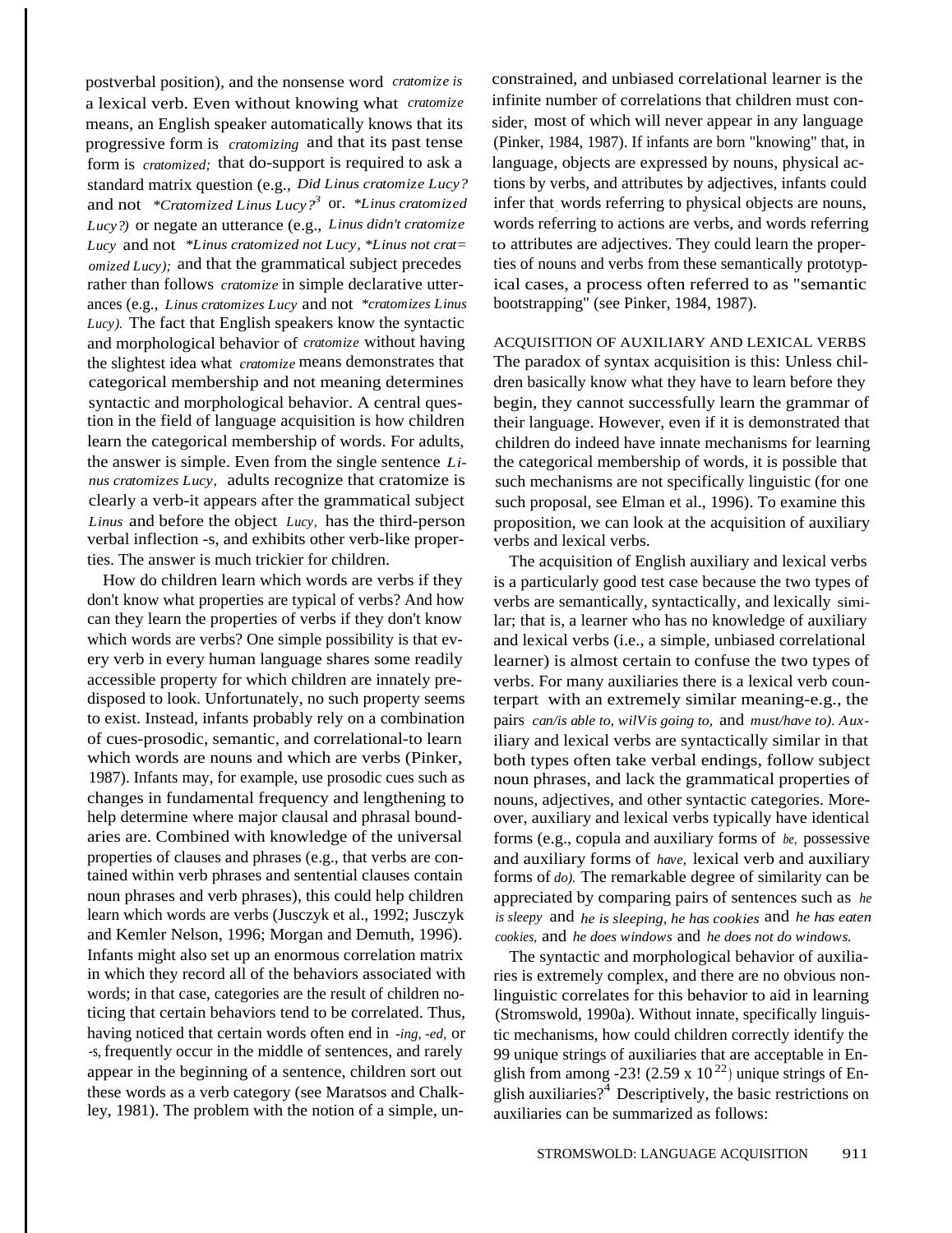AUX --->

f

(Modal) *(have -en)* (progressive *be -ing* (passive *be -en)*

Any or all of the auxiliaries are optional, but if they are present, they must occur in the above order. In addition, each auxiliary requires that the succeeding verb be of a certain form. Modal auxiliaries (e.g., *can, wil4 might)* require that the succeeding verb be an infinitival form (e.g., *eat),* perfect *have* requires that the succeeding verb be a perfect participle (e.g., *eaten),* progressive *be* re quires that the succeeding verb be a progressive participle (e.g., *eating),* and passive *be* requires that the main verb be a passive participle (e.g., *eaten).* In addition, the first verbal element must be tensed in a matrix clause. Finally, matrix questions and negative statements are formed by inverting or negating the first auxiliary. If no auxiliary is . present, do-support is required (see Stromswold, 1990a, and Stromswold, 1992, for additional restrictions and complications). Lexical and auxiliary verbs pose a serious learnability question (Baker, 1981; Pinker, 1984; Stromswold, 1989a, 1990a, 1992): How can children distinguish between auxiliary and lexical verbs before they learn the behavior of the two types of verbs, and how do children learn the two types of verbs' behaviors before they can distinguish between them?

If children don't distinguish between auxiliary and lexical verbs, they will generalize what they learn about one type of verb to the other type of verb. This will result in rapid learning. It will also lead children to make errors that can be set right only by negative evidence (information that a particular construction is ungrammatical). Unfortunately, parents don't seem to provide usable negative evidence (Brown and Hanlon, 1970; Marcus, 1993). Thus, if children do not distinguish between auxiliaries and lexical verbs, they are destined to make certain types of inflectional errors (e.g., *\*I aming go, \*I musts eat)* and combination errors involving multiple lexical verbs (e.g., *\*Ihope go Disneyland),* negated lexical verbs (e.g., *\*I eat not cookies),* lone auxiliaries (e.g., *\*I must coffee),* and unacceptable combinations of auxiliaries (e.g., *\*Imay should go).* They will also make word order errors, scrambling the order of lexical verbs and auxiliaries (e.g., *\*Igo must),* scrambling the order of auxiliaries (e.g., *\*He have must gone),* and incorrectly inverting lexical verbs (e.g., *eats he meat?).* If, on the other hand, children have innate predispositions that allow them to distinguish between auxiliary and lexical verbs, they will not make these errors.

In order to test whether English-speaking children distinguish between auxiliary and lexical verbs, I searched the transcripts of 14 children's speech, examining by hand more than 66,000 utterances that contained auxiliaries (Stromswold, 1989a, 1990a). I found that the children acquired the auxiliary system with remarkable speed and accuracy. In fact, I found no clear examples of the types of inflectional errors, combination errors, or word order errors they would have made if they confused auxiliary and lexical verbs. Thus, children seem to have innate, specifically linguistic mechanisms that allow them to distinguish between auxiliary and lexical verbs.

ERRORS, INSTRUCTION, AND THE AUTOMATICITY OF LANGUAGE One of the hallmarks of innate abilities is that they can be acquired without explicit instruction. This seems to be true for language. Parents do correct their children when they make errors that affect the meaning of utterances, but they do not reliably correct grammatical errors (Brown and Hanlon,. 1970; Marcus, 1993). And even when parents do try to correct grammatical errors, their efforts are often in vain (McNeill, 1966). Furthermore, correction is not necessary for lexical and syntactic acquisition because some children who are unable to speak (and hence cannot be corrected by their parents) have normal receptive language (Stromswold, 1994a). If teaching and correction are necessary for language development, it should not be possible for children to have impaired production and intact comprehension. I have studied the language acquisition of a young child who is unable to speak. Despite the fact that he had essentially no expressive language (he could say only a handful of phonemes), his receptive language was completely intact. At age 4, he was able to distinguish between reversible active and passive sentences (correctly distinguishing the meanings conveyed by sentences such as *The dog bit the cat, The cat bit the dog, The dog was bitten by the cat,* and *The cat was bitten by the dog)* and to make grammaticality judgments (e.g., correctly recognizing that *What can Cookie Monster eat?is* grammatical whereas *\*What Cookie Monster can eat?* is not) (see Stromswold, 1994a).

Children learn language quickly, never making certain types of errors that seem very reasonable (e.g., certain types of auxiliary errors). But as Pinker (1989) points out, children are not perfect: They do make certain types of errors. They overregularize inflectional endings, saying *eated* for *ate* and *mouses* for *mice* (Pinker, 1989). They make lexical errors, sometimes passivizing verbs such as *die* that do not passivize (e.g., *He get died,* from Pinker, 1989). They also make certain types of syntactic errors, such as. usAy, do-support when it is not required (e.g., *Does it be aiound it?* and *This doesn't be straight,* Stromswold, 1990b, 196 5) and failing to use *do*support when it is required (e.g., *What she eats?* Strom swold, 1990a, 1994b). What do these errors tell us? First, they confirm that children use language productively and are not merely repeating what they hear their par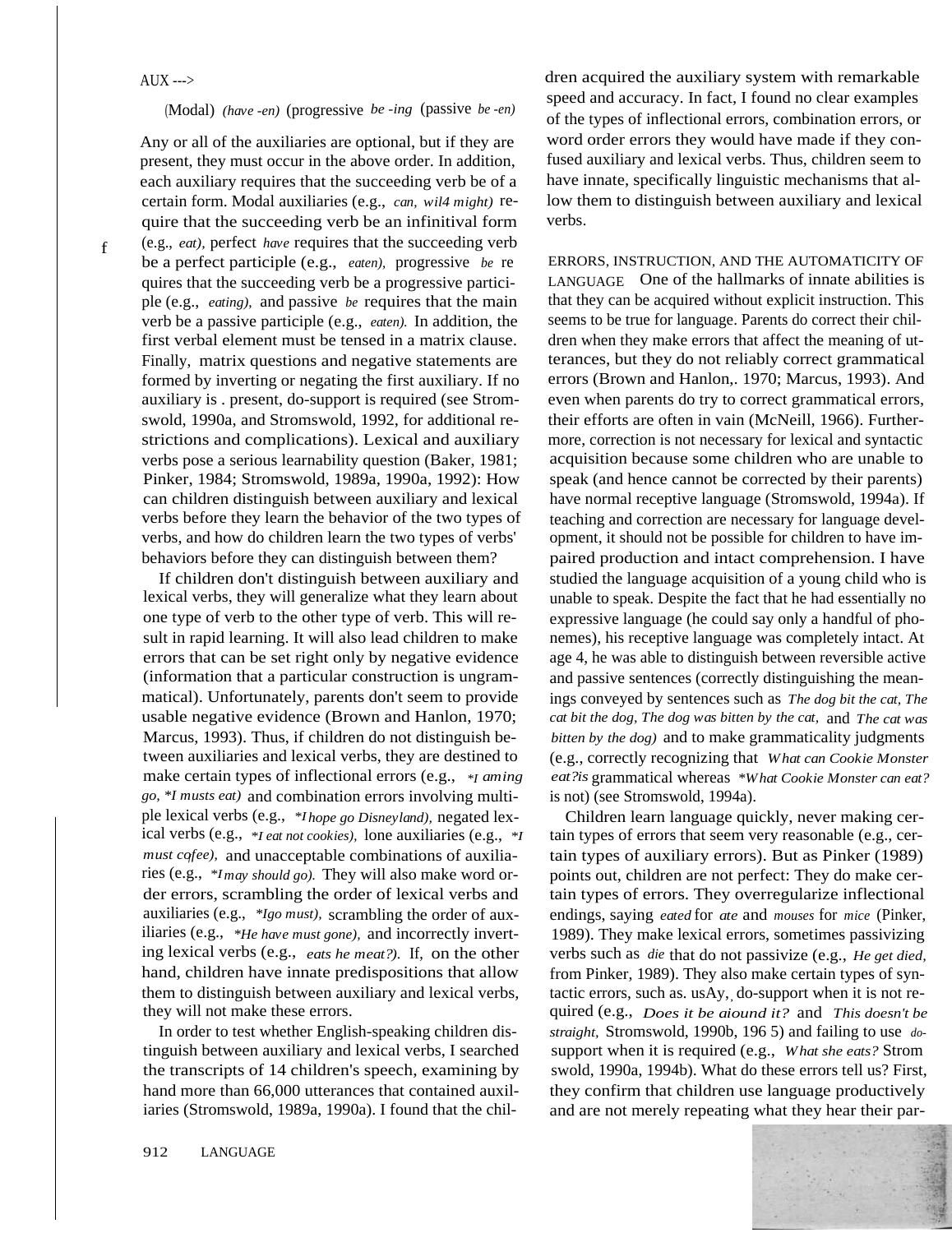ents say because parents do not use these unacceptable forms (Pinker, 1989). These errors may also provide an insight into the peculiarities of languages. For example, children's difficulty with do-support suggest that do-support is not part of universal grammar, but rather is a pe culiar property of English (Stromswold, 1990a,b, 1994b).

Finally, these errors may provide insight into the types of linguistic categories that children are predisposed to acquire. Consider, for example, the finding that children overregularize lexical *be, do,* and *have,* but they never overregularize auxiliary *be, do,* and *have* (Stromswold, 1989a, 1990a, in press-a). The fact that children say sentences like *\*She beed happy* but not *\*She beed smiling* indicates that children not only distinguish between auxiliary verbs and lexical verbs, but they treat the two types of verbs differently. What kind of innate learning mechanism could result in children's overregularizing lexical verbs but not the homophonous auxiliaries? One possibility is that children have innate learning mechanisms that specifically cause them to treat auxiliary and lexical verbs differently. Unfortunately, there are. problems with this explanation. Although many languages contain words that are semantically and syntactically similar to English auxiliaries (Steele, 1981), and all languages are capable of making the semantic and syntactic distinctions that in English are made by auxiliaries, some languages either lack auxiliaries (instead making use of inflectional affixes) or make no distinction between auxiliaries and lexical verbs. Given that not all languages contain easily confused auxiliary verbs and lexical verbs, the existence of a specific innate mechanism for making this distinction seems unlikely. In addition, hypothesizing a specific innate mechanism has little explanatory power-it explains nothing beyond the phenomena that led us to propose its existence.

Alternatively, children's ability to distinguish between auxiliary and lexical verbs might reflect a more general ability to distinguish between functional categories (determiners, auxiliaries, nominal and verbal inflections, pronouns, etc.) and lexical categories (nouns, verbs, adjectives, etc.). Lexical categories are promiscuous: They freely admit new members *(fax, modem, emai4* etc.) and the grammatical behavior of one member of a lexical category can fairly safely be [generalized. to](http://generalized.to) another member of the same lexical category. Functional categories are conservative: New members are not welcome and generalizations, even within a functional category, are very dangerous (see Stromswold, 1990a, 1994c). Innate mechanisms that specifically predispose children to distinguish between lexical and functional categories have a number of advantages over a specific mechanism for auxiliary and lexical verbs. Unlike the auxiliary/lexical verb distinction, the lexical/functional category distinction is

found in all human languages; thus, mechanisms that predispose children to distinguish between lexical categories and functional categories are better candidates, a priori, *for* being innate. In addition, research on speech errors (e.g., Garrett, 1976), neologisms (Stromswold, 1994c), parsing (e.g., Morgan and Newport, 1981), linguistic typology (e: g., Croft, 1990), aphasia. (e.g., Goodglass, 1976), and developmental language disorders (e.g., Guilfoyle, Allen, and Moss, 1991) as well as findings from eventrelated potentials (Neville, 1991; Holcomb, Coffey, and Neville, 1992; Neville et al., 1993; Neville, 1995; Neville, Mills, and Lawson, 1992) and functional magnetic resonance imaging (Neville et al., 1994) all point to the importance of the lexical/functional distinction.

. Innate mechanisms that predispose children to distinguish between lexical and functional categories would also help them to distinguish between auxiliary and lexical verbs, as well as pronouns and nouns, determiners and adjectives, verbal stems and verbal inflections, and other pairs of lexical and functional categories. If these innate mechanisms predispose children to distinguish between syntactic categories that allow for free generalization (lexical categories) and those that do not (functional categories), this would explain why children overregularize lexical *be, do,* and *have* but not auxiliary *be, do,* and *have.* It would also help explain why children are able to learn language so rapidly and with so few errors; that is, such a learning mechanism would permit children to generalize only where it is safe to do so (i.e., within a lexical category). Computationally, the difference between lexical and functional categories might be expressed as the difference between rule-based generalizations and lists, or within a connectionist framework, between network architectures that have different degrees and configurations of connectivity (see Stromswold, 1994c).

# *Role oflinguistic input and critical periods in language acquisition*

PIDGINS The uniformity of language development under normal conditions could be due to biological or environmental processes. One way to investigate the relative roles of biological and environmental factors is to investigate the linguistic abilities of children whose early language environments are suboptimal. Studies of 'creolization provide compelling evidence that human children are innately endowed with the ability to develop a very specific kind of language even when they receive minimal input. Creolization may occur, for example, when migrant workers who speak a variety of languages must work together and their only common language is a simplified pidgin of another, dominant language. Pidgins typically consist of fixed phrases and pantomimes and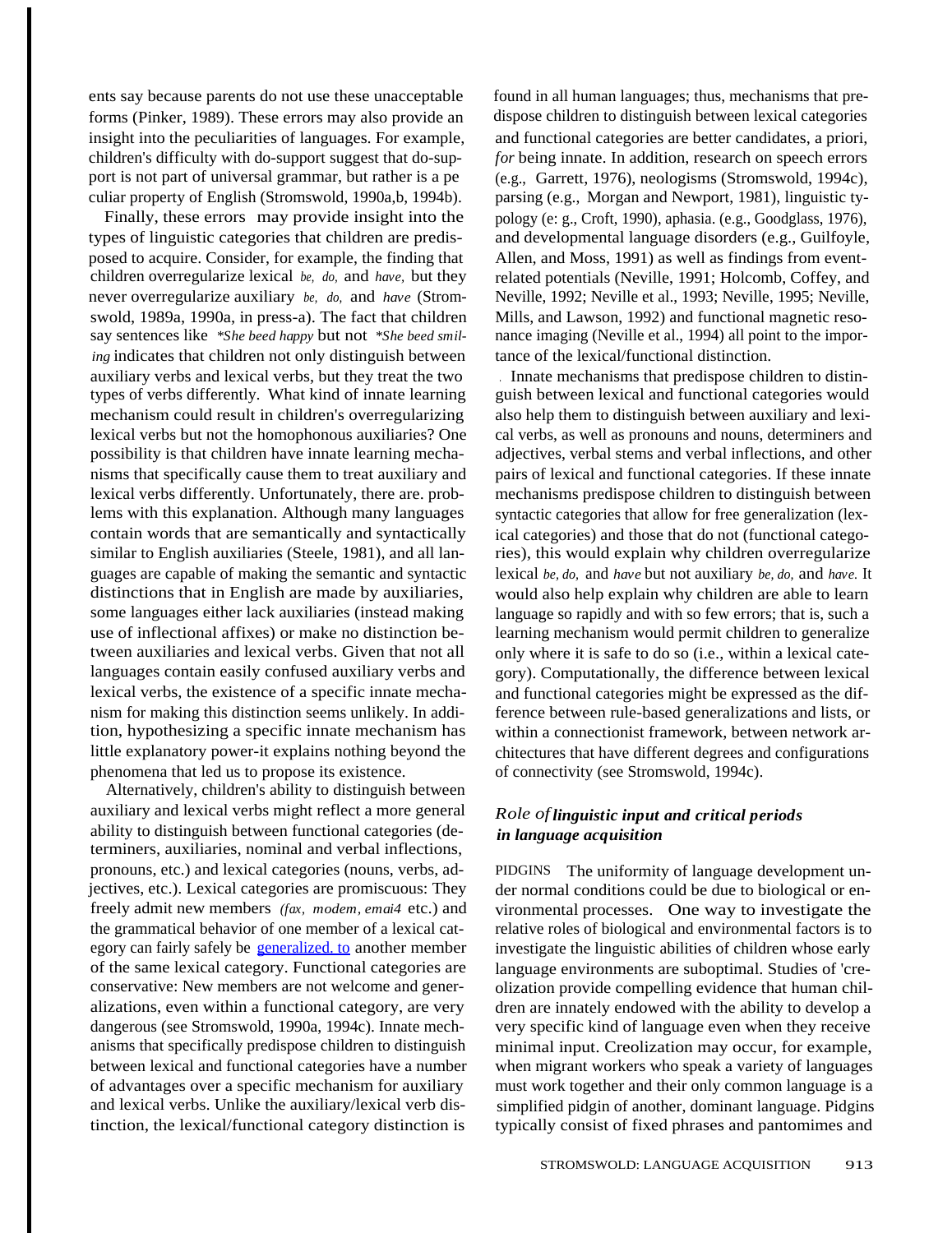can express only basic needs and ideas. Bickerton (1981, 1984), studying the language of second-generation pidgin speakers (i.e., the children of pidgin speakers), has found that they use a creolized language that is much richer than their\_ parents' pidgin. For example, the creolized language of second-generation pidgin speakers includes embedded and relative clauses, aspectual distinctions, and consistent word order, despite the absence of such features in the input (pidgin) language (Bickerton, 1981, 1984). Thus, second-generation pidgin speakers "invent" a language that is more complex than the pidgin language to which they are exposed.

i

HOMESIGN How minimal can the input be? Although children who hear only pidgin languages have impoverished input, there are even more extreme situations of language deprivation. Consider deaf children born to hearing parents who do not use or expose their infants to sign language but otherwise provide normal care (i.e., their parents neither abuse nor neglect them). Such children are deaf isolates-they receive essentially no linguistic input. Deaf isolates offer us a fascinating picture of the limits of the innate endowment to create language, and hence a glimpse at the early unfolding of language in all infants. As infants and toddlers, deaf isolates seem to achieve the same early-language milestones as hearing children. Right on schedule, at around 6-8 months, deaf isolates begin to "babble"-they make hand motions analogous to the spoken babbling of hearing babies. They invent their first signs at about the same age that hearing children produce their first words. They even begin to form short phrases with these signs, also on a comparable schedule to hearing children (Goldin-Meadow and Mylander, 1984, 1998; Morford, 1996). Thus, these early linguistic milestones are apparently able to unfold even without linguistic input. Preliminary research on older deaf isolates indicates that their gesture communication systems are more sophisticated than those used by young deaf isolates, although even their systems do not exhibit the complexity of natural sign languages (Coppola et al., 1998).

The ability to learn language appears to be the result of innate processes; however, childhood language exposure is necessary for normal language development, just as the ability to see is innate but visual stimulation is necessary for normal visual development (Hubel and Wiesel, 1970). The hypothesis that exposure to language must occur by a certain age in order for language to be acquired normally is called the critical (or sensitive) period hypothesis. The critical period for language acquisition is generally believed to coincide with the period of great neural plasticity and is often thought to end at or sometime before the onset of puberty (see Lenneberg, 1967).

WILD CHILDREN Skuse (1984a,b) reviewed nine welldocumented cases of children who had been raised under conditions of extreme social and linguistic deprivation for 2.5 to 12 years. All of these cases involved grossly impoverished environments, frequently accompanied with malnourishment and physical abuse. At the time of discovery, the children ranged in age from 2.5 years to 13.5 years, had essentially no receptive or expressive language, and were globally retarded in nonlinguistic domains. The six children who eventually acquired normal or near-normal language function were all discovered by age 7 and had no signs of brain damage. Of the three children who remained language-impaired, one was discovered at age 5 but had clear evidence of brain damage (Davis, 1940, 1947) and one was discovered at age 3.5 but had organic abnormalities not attributable to extreme deprivation (Skuse, 1984a). Genie, the third child with persistent linguistic impairments, is remarkable both for having the most prolonged period of deprivation (12 years) and, at almost 14 years of age, for being the oldest when discovered (Curtiss, 1977). Neuropsychological testing suggests that Genie does not have the expected left hemisphere lateralization for language. It is tempting to conclude that Genie's failure to acquire normal language and her anomalous lateralization of language function are both the result of her lack of exposure to language prior to the onset of puberty; however, it is possible that cortical anomalies in the left hemisphere are the cause of her anomalous lateralization and her failure to acquire language (Curtiss, 1977).

DEAF ISOLATES 'As Curtiss (1977, 1989) points out, it is impossible to be certain that the linguistic impairment observed in children such as Genie are the result of linguistic isolation, and not the result of social and physical deprivation and abuse. Curtiss (1989) has described the case of Chelsea, a hearing-impaired woman who had essentially no exposure to language until age 32. Unlike Genie, Chelsea did not experience any social or physical deprivation. Chelsea's ability to use language (particularly syntax) is at least as impaired as Genie's, an observation consistent with the critical period hypothesis (Curtiss 1989). To test whether there is a critical. period for first language acquisition, Newport and colleagues (Newport, 1990) have studied the signing abilities of deaf people whose first exposure to American Sign Language (ASL) w4 at birth.(native signers), before age 6 (early signers), or after age 12 (late signers). Consistent with the critical pelftd hypothesis, even after 30 years of using ASL, on tests of morphology and complex syntax, native signers outperform early signers, who in turn outperform late signers . (Newport, 1990).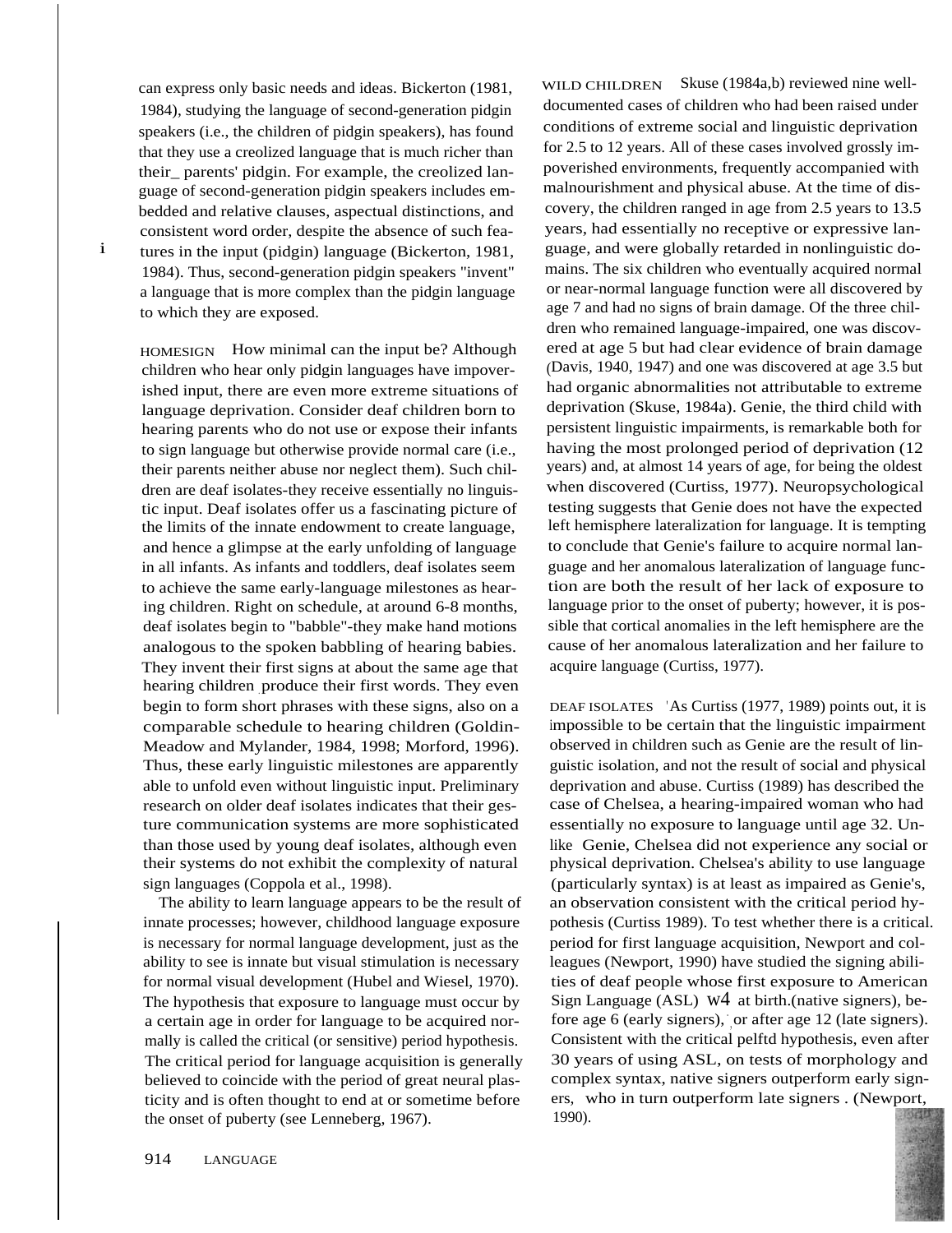SECOND LANGUAGE ACQUISITION To test whether there is a critical period for second language acquisition, Johnson and Newport (1989) studied the English abilities of native speakers of Korean or Chinese who first became immersed in English between the ages of 3 and 39. For subjects who began to learn English before puberty, age of English immersion correlated extremely highly *with* proficiency with English syntax and morphology, whereas no significant correlation was found for subjects who began to learn English after puberty (Johnson and Newport, 1989).

Evidence from studies of children such as Genie, deaf isolates, and people who acquire a second language suggests that the ability to acquire language diminishes with age. Other research has shown that complete language recovery rarely occurs if a left hemisphere lesion occurs after age 5 and substantial recovery rarely occurs if a lesion is acquired after the onset of puberty. Moreover, subtle tests of linguistic abilities reveal that native fluency in a language is rarely attained if one's first exposure to that language occurs after early childhood and competence in a language is rarely attained if first exposure occurs after the onset of puberty. This is consistent with Hubel and Wiesel's (1970) finding that normal visual development requires visual stimuli during a critical period of neural development and suggests that neural fine-tuning is a critical to normal language acquisition-a fine-tuning that can occur only with exposure to language during a certain time period.

#### *Language acquisition and brain development*

We have argued that the ability to learn language is the result of innate, language-specific learning mechanisms. And we have investigated the extent to which normal language development depends on receiving appropriate linguistic input during a critical window of cognitive (and presumably neuronal) development. Here we review the neurobiological evidence supporting the idea that language is the result of innate, language-specific learning mechanisms.

DEVELOPMENT OF LANGUAGE REGIONS OF THE BRAIN Lenneberg (1967) notwithstanding, the language areas of the human brain appear to be anatomical and functionally asymmetrical at or before birth. Anatomically, analyses of fetal brains reveal that the temporal plane is larger in the left hemisphere than in the right hemisphere (Wada, Clarke, and Hamm, 1975).<sup>5</sup> Development of the cortical regions that subserve language in the left,hemisphere consistently lags behind the development of the homologous regions in the right hemisphere. The right temporal plane appears during the

thirtieth gestational week, while the left temporal plane appears about 7-10 days later (Chi, Dooling, and Gilles, 1977). Even in infancy, dendritic development in the region around Broca's area on the left lags behind that ' found in the homologous region on the right (Scheibel, 198.4). Event-related potential (ERP) and dichotic listening experiments suggest that the left hemisphere is differentially sensitive for speech from birth (for a review, see Mehler and Christophe, 1995).

Relatively few studies have investigated- the neural bases of lexical or syntactic abilities in neurologically intact children. Among these is the work of Molfese and colleagues (Molfese, 1990; Molfese, Morse, and Peters, 1990), who taught infants as young as 14 months labels for novel objects, then compared the ERPs when the objects were paired with correct and incorrect verbal labels. A late-occurring response was recorded in the left hemisphere electrode sites when the correct label was given but not when an incorrect label was given. Similarly, an early-occurring response was recorded bilaterally in the frontal electrodes when the correct label was given, but not when an incorrect label was given. In recent work, Mills, Coffey-Corina, and Neville (1997) recorded the ERPs when children between 13 to. 20 months of age listened to words meanings they knew, words whose meanings they did not know, and backward words. They found that the ERPs differed as a function of meaning within 200 ms of word onset. Between 13 and 17 months, the ERP differences for known versus unknown words were bilateral and widely distributed over anterior and posterior regions. By 20 months, the differences were limited to left temporal and parietal regions.

In another ERP study, Holcomb, Coffey, and Neville (1992) found no clear evidence prior to age 13 of the normal adult pattern of greater negativity in the left hemisphere for semantically plausible sentences (e.g., *We baked cookies in the oven)* and greater negativity in the right hemisphere for semantically anomalous sentences (e.g., *Mother wears a ring on her school).* In addition, the negative peak associated with semantic anomalies (the N400) was later and longer in duration for younger subjects than older subjects. Holcomb, Coffey, and Neville (1992) also found evidence that the normal adult pattern of a left anterior N280 waveform associated with functional category words and a bilateral posterior N350 waveform associated with lexical category words (Neville, Mills, and Lawson, 1992) does not develop until around puberty. Four-year-old children typically have N350 response to both lexical and functional words. By 11 years of age, the N350 is greatly reduced or absent for functional category words. It isn't until approximately 15 years of age that functional category words result in a clear N280 response with adult-like distribution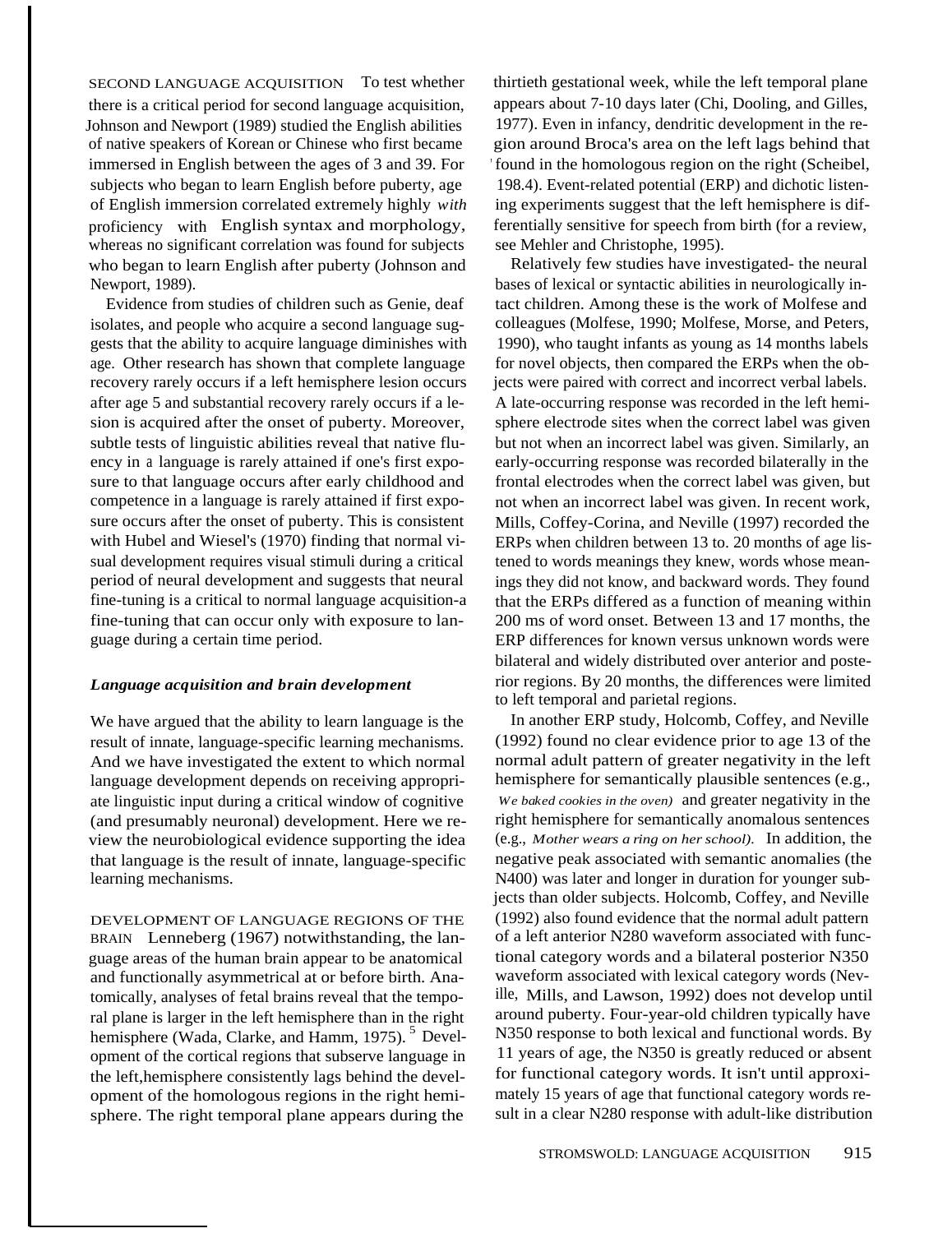(Holcomb, Coffey, and Neville, 1992). In summary, simple linguistic stimuli (e.g., lexical words) appear to evoke similar types of electrical activity in young children's and adult brains; but for more complicated linguistic stimuli involving grammatical aspects of language, children's ERPs may not closely resemble adult ERPs until around puberty. That the critical period for language acquisition (especially syntax) ends at approximately the same age that children develop adult-like ERPs for grammatical aspects of language is intriguing. It is also suggestive, raising the possibility that once adult-like neural pathways and operations are acquired, neural plasticity is so greatly reduced that the ability to acquire all but the most rudimentary aspects of syntax is lost.

. 4

MODULARITY OF LANGUAGE ACQUISITION With some notable exceptions, most of what is known about the relationship between brain development and lexical and syntactic development has come from studying language acquisition by children who have developmental syndromes or brain lesions. If, as was argued earlier, language acquisition involves the development of specialized structures and operations having no counterparts in nonlinguistic domains, then it should be possible for a child to be cognitively intact and linguistically impaired or to be linguistically intact and cognitively impaired. But if language acquisition involves the development of the same general symbolic structures and operations used in other cognitive domains, then dissociation of language and general cognitive development should be impossible. Recent studies suggest that language development is selectively impaired in some children with specific language impairment (SLI) and selectively spared in children who suffer from disorders such as Williams syndrome.

*Specific language impairment* SLI encompasses developmental disorders characterized by severe deficits in the production and/or comprehension of language that cannot be explained by hearing loss, mental retardation, motor deficits, neurological or psychiatric disorders, or lack of exposure to language. Because SLI is a diagnosis of exclusion, SLI children are a very heterogeneous group. This heterogeneity can and does affect the outcome of behavioral and neurological studies, with different studies of SLI children frequently reporting different results depending on how SLI subjects were chosen. The exact nature of the etiology of SLI remains uncertain (for a review, see Leonard, 1998; Stromswold, 1997), with proposals including impoverished or deviant linguistic input (Cramblit and Siegel, 1977; Lasky and Klopp,1982), transient, fluctuating hearing loss (Bishop and Edmundson,

1986; Gordon, 1988; Gravel and Wallace, 1992; Teele et al., 1990), impairment in short-term auditory memory ' (Graham, 1968, 1974; Rapin and Wilson, 1978), impairment in auditory sequencing (Efron, 1963; Monsee, 1961), impairment in rapid auditory processing (Tallal and Piercy, 1973a,b, 1974), general impairment in sequencing (Poppen et al., 1969), general impairment in rapid sensory processing (Tallal, 1990), general impairment in representational or symbolic reasoning (Johnston and Weismer, 1983; Kahmi, 1981; Morehead and Ingrain, 1973), general impairment in hierarchical planning (Cromer, 1983), impairments in language perception or processing [e.g., the inability to acquire aspects of language that are not phonologically salient (Leonard, 1989, 1994; Leonard, McGregor, and Allen, 1992)], impairments in underlying grammar [e.g., the lack of linguistic features such as tense and number (Crago and Gopnik, 1994; Gopnik, 1990a,b; Gopnik and Crago, 1991), the inability to use government to analyze certain types of syntactic relations (van der Lely, 1994), and the inability to form certain types of agreement relations (Clahsen, 1989, 1991; Rice, 1994)], or some combination thereof. Some researchers have even suggested that SLI is not a distinct clinical entity, and that SLI children just represent the low end of the normal continuum in linguistic ability (Johnston, 1991; Leonard, 1991).

At the neural level, the cause of SLI is also uncertain. Initially, it was theorized that children with SLI had bilateral damage to the perisylvian cortical regions that subserve language in adults (Bishop, 1987). Because SLI is not a fatal disorder and people with SLI have normal life spans, to date, only one brain of a possible SLI child has come to autopsy. Post-mortem examination of this brain revealed atypical symmetry of the temporal planes and a dysplastic microgyrus on the interior surface of the left frontal cortex along the inferior surface of the sylvian fissure (Cohen, Campbell, and Yaghmai, 1989), findings similar to those reported in dyslexic brains by Geschwind and Galaburda (1987). It is tempting to use the results of this autopsy to argue-as Geschwind and Galaburda (1987) have for dyslexia-that SLI is the result of subtle anomalies in the left perisylvian cortex. However, the child whose brain was autopsied had a performance IQ of just 74 (verbal IQ 70); hence the anomalies noted on . autopsy may be related to the child's general cognitive impairment rather thaq to her language impairment.

Computed tomograp f (CT) and magnetic resonance imaging (MRI) scans of SLI children have failed to reveal the types of gross perisyl~an lesionitypically found in patients with acquired aphasia (Jernigan et al., 1991; # Plante et al., 1991). But CT and MRI scans have revealed vealed that the brains of SLI children often fail to  $ex_{r}$ hibit the normal pattern in which the left temporal plane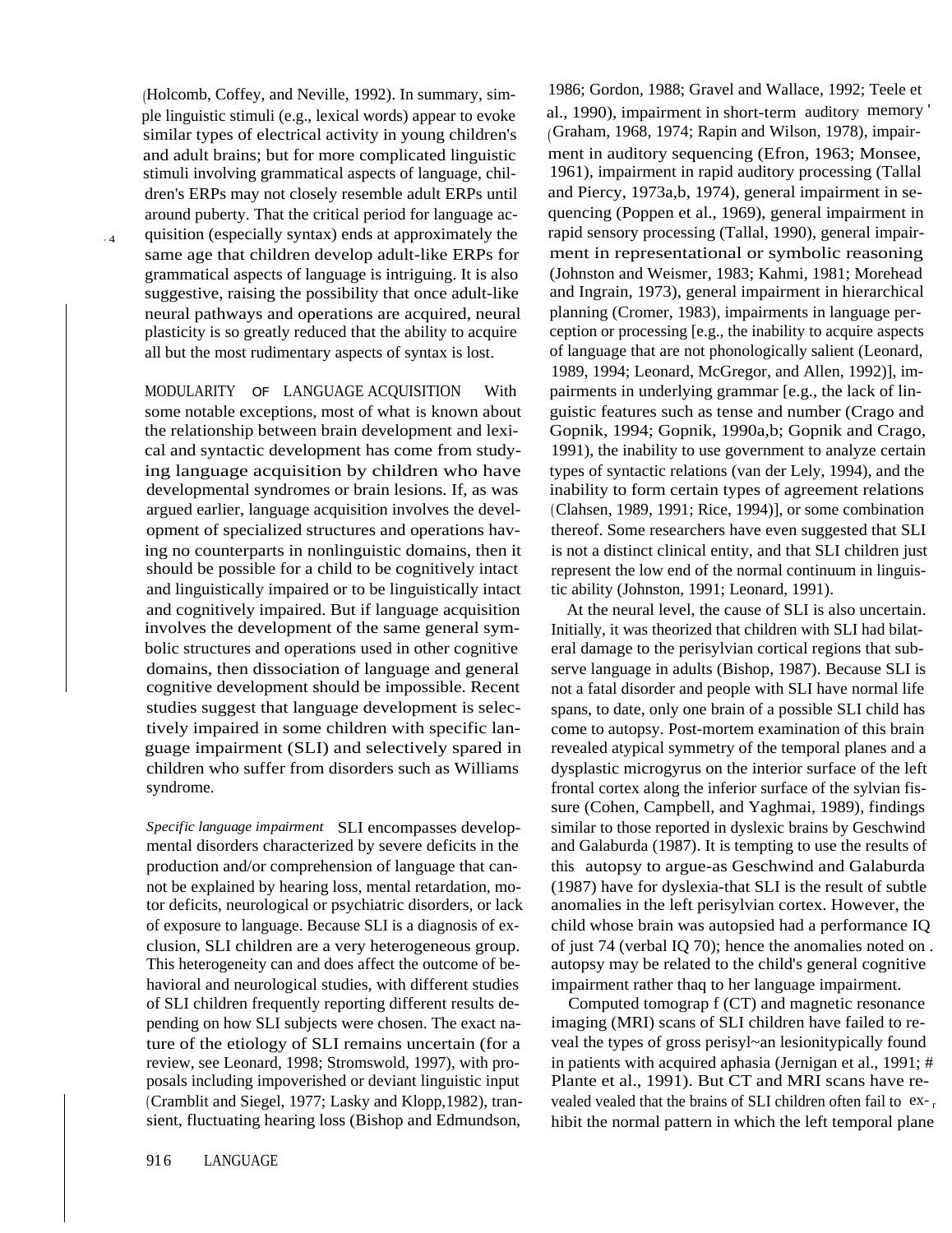is larger than the right (Jernigan et al., 1991; Plante, 1991; Plante, Swishes, and Vance, 1989; Plante et al., 1991). Examinations of MRI scans have revealed 'that dyslexics are more likely to have additional gyri between the postcentral sulcus and the supramarginal gy rus than are normal readers (Leonard et al., 1993). Jackson and Plante (1997) recently performed the same type of gyral morphology analyses on MRI scans of 10 SLI children, their parents, 10 siblings, and 20 adult controls. <sup>6</sup> For the control group, 23% of the hemispheres showed an intermediate gyrus, whereas 41% of the hemispheres for SLI family members (probands, their siblings, and parents combined) showed an intermediate gyrus. However, affected family members. did not appear to be more likely to have an intermediate gyrus than unaffected members. Clark and Plante (1995) compared the morphology of Broca's area in parents of SLI children and adult controls. Overall, parents of SLI children were no more likely to have an extra sulcus in the vicinity of Broca's area. However, parents with docu=mented language impairments were more likely to have an extra sulcus than unaffected parents.

A number of researchers have studied the functional characteristics of SLI children's brains. Data from dichotic listening experiments (e.g., Arnold and Schwartz, 1983; Boliek, Bryden, and Obrzut, 1988; Cohen et al., 1991) and ERP experiments (e.g., Dawson et al., 1989), suggest that at least some SLI children have aberrant functional lateralization for language, with language present either bilaterally or predominantly in the right hemisphere. Single photon emission computed tomography (SPECT) studies of normal and language-impaired children have revealed hypoperfusion in the inferior frontal convolution of the left hemisphere (including Broca's area) in two children with isolated expressive language impairment (Denays et al., 1989), hypoperfusion of the left temporoparietal region and the upper and middle regions of the right frontal lobe in nine of twelve children with expressive and receptive language impairment (Denays et al., 1989), and hypoperfusion in the left temporofrontal region of language-impaired children's brains (Lou, Henriksen, and Bruhn,. 1990).

Courchesne and colleagues (1989) did not find any differences in ERP amplitude or latency between SLI adolescents and adults and age-matched controls. But in a subsequent study of school-age SLI children (Lincoln et al., 1995), they found that normal age-matched controls exhibited the normal pattern of larger amplitude N 100s for more intense auditory stimuli intensity, while SLI subjects did not exhibit that pattern. This finding suggests. the possibility of some abnormality in the auditory cortex of S.LI children. Neville and colleagues (1993) compared the ERPs of SLI children and normal

age-matched controls for three tasks. In the first task, subjects pressed a button when they detected 1000-Hz tones among a series of 2000-Hz tones. In the second task, subjects were asked to detect small white rectangles among a series of large red squares. In the third task,, children read sentences one word at a time and judged whether or not the sentences were semantically plausible (half of the sentences ended with a semantically appropriate word and half ended with a semantically inappropriate word). Overall, for the auditory monitoring task, the SLI children's ERPs did not differ from those of the control children. However, when the SLI children were divided into groups according to their performance on Tallal and Piercy's (1973a,b) auditory processing task, children who performed poorly on that task exhibited reduced-amplitude ERP waves over the anterior portion of the right hemisphere together with greater latency for the N140 component. In general, the SLI children had abnormally large N400s on the sentence task. As is typically seen with adults, the normal children's N400s for closed-class words were larger over the anterior left hemisphere than the anterior right hemisphere. However, the SLI children with the greatest morphosyntactic deficits did not exhibit this asymmetry. <sup>7</sup>

Despite decades of intensive and productive research on SLI, a number of fundamental questions about SLI remain unanswered. Researchers disagree about the etiology of SLI at a neural or cognitive level, and offer proposals ranging from a specific impairment in a circumscribed aspect of abstract linguistics to general cognitive/processing impairments due to environmental causes. Even among researchers who believe that SLI specifically affects linguistic competence, there is disagreement about what aspect of the underlying grammar is impaired. Furthermore, numerous studies have revealed that many (if not most) children with SLI exhibit nonlinguistic deficits, although some researchers argue that these nonlinguistic deficits are secondary to their primary linguistic impairments (for a review, see Leonard, 1998). A first step in seeking answers to these questions is to study more homogeneous subgroups of children diagnosed with  $SLI$ <sup>B</sup> In summary, although generally consistent with the hypothesis of a specific module for language and language acquisition, the emerging picture of SLI is not as "clean" as modularists might hope: SLI children are a heterogeneous group, and many (perhaps all) are not perfectly intact but for a damaged language module.

*Williams syndrome* Although mental retardation generally results in depression of language function (Rondal, 1980), researchers have reported that some mentally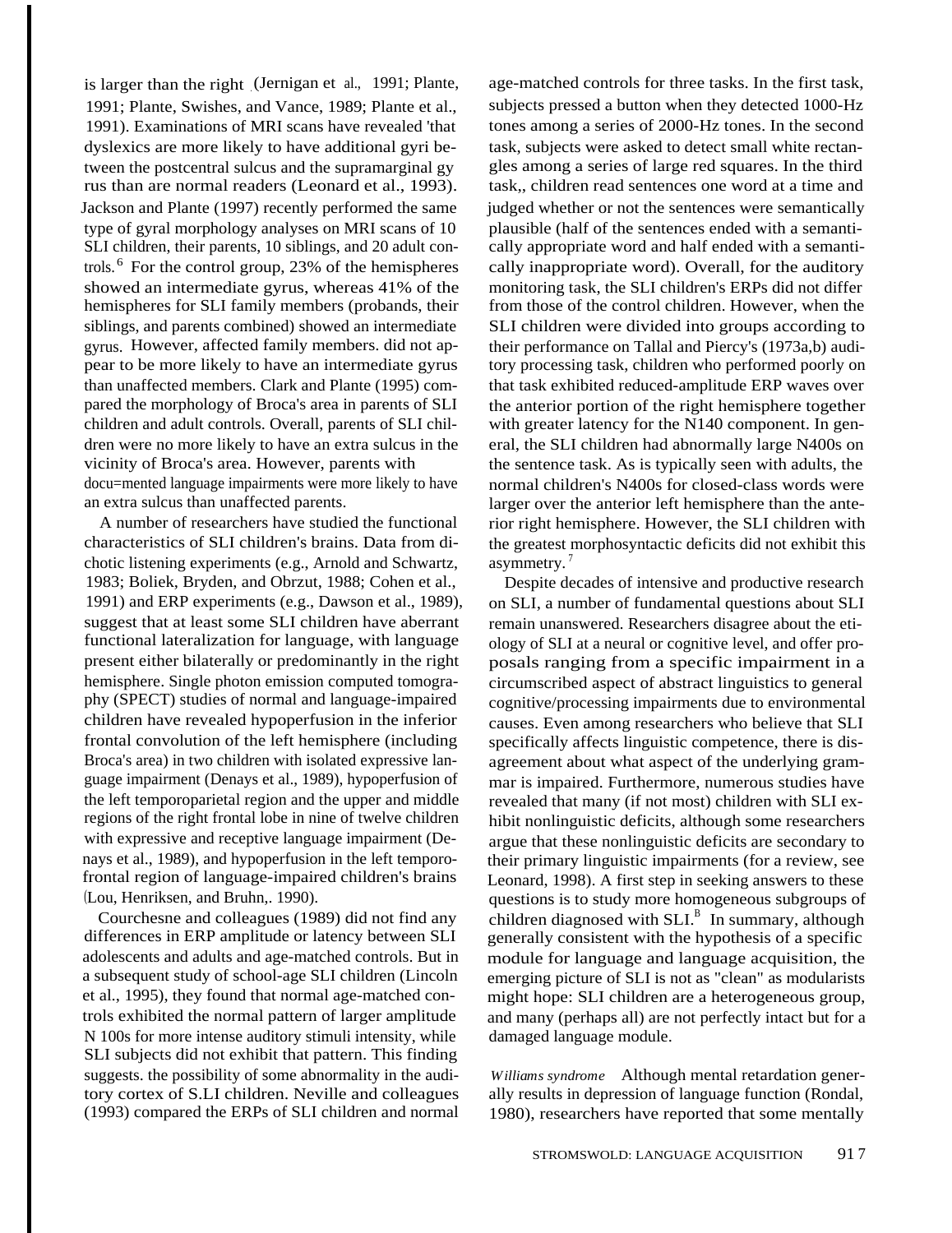retarded children have remarkably intact language. This condition has been reported in some children with hydrocephalus (Swisher and Pinsker, 1971), Turner's syndrome (Yamada and Curtiss, 1981), infantile hypercalcemia or Williams syndrome (Bellugi et al., 1992), and mental retardation of unknown etiology (Yamada, 1990).

i

Williams syndrome (WS) is a rare  $(1 \text{ in } 25,000)$  genetic disorder involving deletion of portions of chromosome 7 around and including the elastin gene (Ewart et al., 1993a,b). People with WS often have particularly extreme dissociation of language and cognitive functions (Bellugi et al., 1992). Hallmarks of WS include microcephaly with a "pixie-like" facial appearance, general mental retardation with IQs typically in the 40s and 50s, delayed onset of expressive language, and "an unusual command of language combined with an unexpectedly polite, open and gentle manner" by early adolescence (Von Arman and Engel, 1964). In a recent study, the MacArthur Communicative Development Inventory (a parental report measure) was used to assess the earliest stages of language development for children with WS and children with Down syndrome (DS). This study revealed that WS and DS children were equally delayed in the acquisition of words, with an average delay of 2 years for both groups (Singer Harris et al., 1997). WS and DS children who had begun to combine words (mean age 46 months) did not differ significantly in language age (mean ages 23.7 months and 21 months, respectively). However, compared to the DS children, these older WS children had significantly higher scores on grammatical complexity measures and on mean length of utterance for their longest three sentences (Singer Harris et al., 1997). The gap in linguistic abilities of WS and DS children increases with age (Bellugi, Wang, and Jernigan, 1994). Although adolescents with WS use language that is often deviant for their chronological age and do poorly on many standardized language tests, they have larger vocabularies than do children of equivalent mental ages and speak in sentences that are syntactically and morphologically more complex and well-formed. In addition, WS adolescents and adults demonstrate good metalinguistic skills, such as the ability to recognize an utterance as ungrammatical and to respond in a contextually appropriate manner (Bellugi et al., 1992).

Volumetric analyses of MRI scans indicate that compared to normal brains, cerebral volume and cerebral gray matter of WS brains are significantly reduced in size and the neocerebellarr vermal lobules are increased in size, with paleocerebellar vermal regions of low-normal size (Jernigan and Bellugi, 1994; Jernigan et al., 1993; Wang et al., 1992). To date only one WS brain

has come to autopsy (Galaburda et al., 1994). This brain had extensive cytoarchitectural abnormalities, includ- . ing exaggeration of horizontal abnormalities within layers (most striking in area 17 of the occipital lobe), increased cell density throughout the brain, and abnormally clustered and oriented neurons. In addition, although the frontal lobes and most of the temporal lobes were relatively normal in size, the posterior forebrain was much smaller than normal. Galaburda and colleagues interpreted these findings as evidence of developmental arrest between the end of the second trimester and the second year of life. They further suggested that these findings may be related to hypercalcemia found in WS. Alternatively, elastin may have a direct, but hitherto undiscovered, neurodevelopmental function, in which case the macroscopic and microscopic abnormalities may be associated with the decreased levels of elastin in WS.

Early studies revealed that, although auditory ERPs for WS adolescents are similar in morphology, distribution, sequence, and latency to those of age-matched controls, WS adolescents display large-amplitude responses even at short interstimulus intervals, suggesting hyperexcitability of auditory mechanisms at the cortical level with shorter refractory periods (Neville, Holcomb, and Mills, 1989; Neville, Mills, and Bellugi, 1994). When WS subjects listened to spoken words, their ERPs had grossly abnormal morphology not seen in normal children at any age (Neville, Mills, and Bellugi, 1994). In contrast, the morphology of their ERPs for visually presented words was normal. Compared with normal subjects, WS subjects had larger priming effects for auditorily presented words, but priming effects for visually presented words were normal or smaller than those observed for normal subjects (Neville, Mills, and Bellugi, 1994). These results suggest that WS subjects' relative sparing of language function is related to hypersensitivity to auditorily presented linguistic material. To date no PET or SPECT studies of WS children have been reported. It will be interesting to learn from such studies whether it is the classically defined language areas in general or just primary auditory cortex in WS brains that become hyperperfused in response to auditory linguistic stimuli. In summary, although generally, consistent with the hypothesis of specific module for language and language acquisition, the emerging picture of WS is not as "clean" as modularists Ynight hope: Although WS adolescents and adults have bet~+er linguistic. abilities than others with comparable IQs, tl ' language is far from perfect and the mechanisms they use for language acquisition may not be the same as those used by normal children (see, for example, Karmiloff-Smith et al., 1997, 1998; Stevens and Karmiloff-Smith, 1997).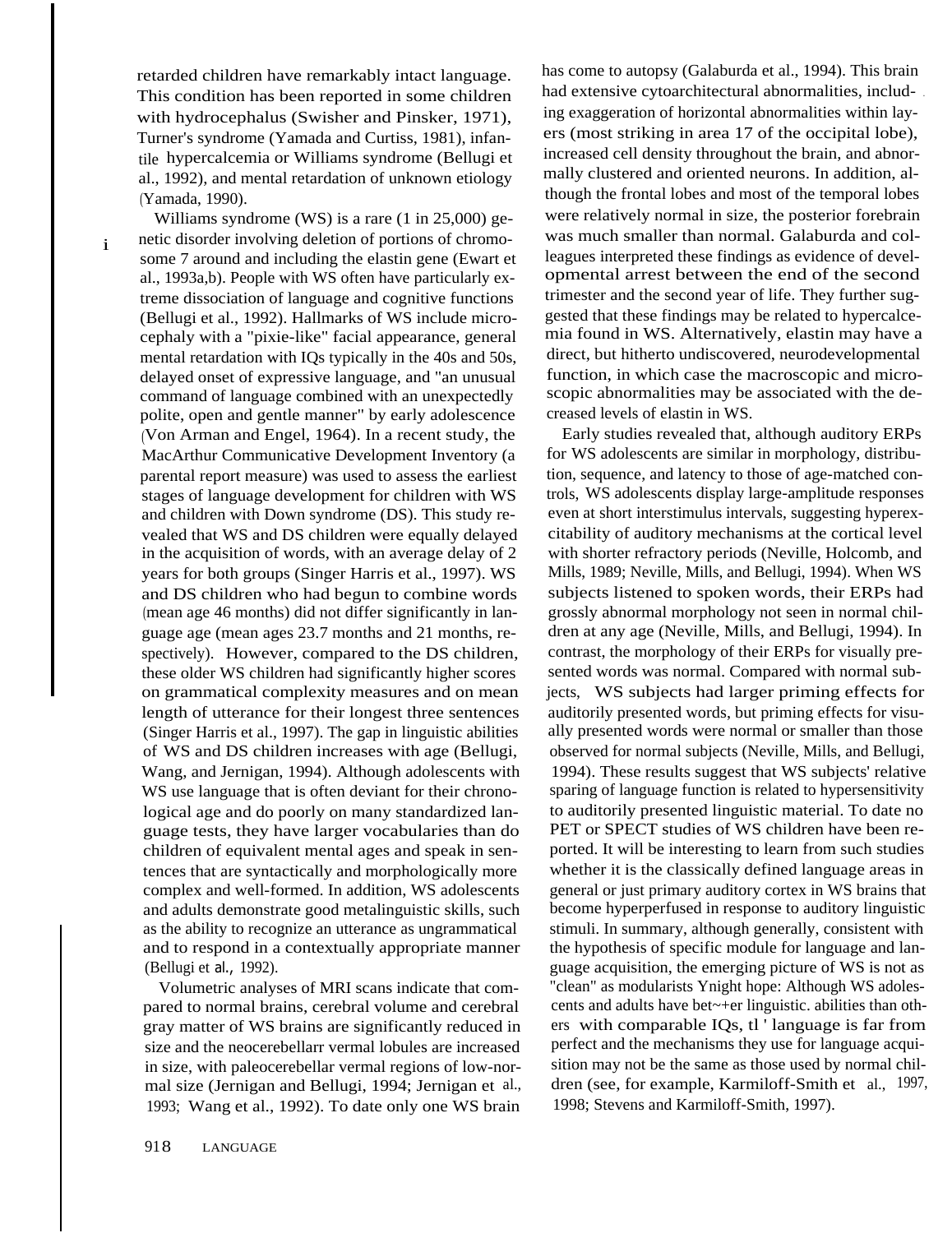GENETIC BASIS OF . LANGUAGE If the acquisition of language is the result of specialized structures in the brain and these linguistically specific structures are coded for by information contained in the genetic code, one might expect to find evidence for the heritability of language (see Pinker and Bloom, .1990; Ganger and Stromswold, 1998). But if language acquisition is essentially the result of instruction and involves no specifically linguistic structures, one should find no evidence of genetic transmission of language.

*Familial aggregation studies* A comprehensive review of family aggregation studies, sex ratio studies, pedigree studies, commingling studies, and segregation studies of spoken language disorders reveals that spoken language disorders have a strong tendency to aggregate in families (Stromswold, 1998). Stromswold (1998) reviewed 18 family aggregation studies of spoken language impairment (see table 63.1). In all seven studies that collected data for both probands and controls, the incidence of positive family history was significantly greater for probands than controls.' In these seven studies, the reported incidence of positive family history for probands ranged from 24% (Bishop and Edmundson, 1986) to 78% (van der Lely and Stollwerck, 1996), with a mean incidence of 46% and a median incidence of  $35\%$ . <sup>10</sup> For controls, positive family history rates ranged from 3%. (Bishop and Edmundson, 1986) to 46% (Tallal, Ross, and Curtiss, 1989a), with a mean incidence of 18% and a median incidence of 11%.

Of all the studies of family aggregation Stromswold (1998) reviewed, eleven reported the percentage of probands' relatives who were impaired. For probands, the percentage of family members who were impaired ranged from 20% (Neils and Aram, 1986) to 42% (Tallal, Ross, and Curtiss, 1989a), with a mean impairment rate of 28% and median impairment rate of 26%. For controls, the percentage of family members who were impaired ranged from 3% (Neils and Aram, 1986) to 19% (Tallal, Ross, and Curtiss, 1989a), with a mean impairment rate of 9% and a median impairment rate of 7%. The incidence of impairment was significantly higher among proband relatives than control relatives in seven of the eight studies that made such a comparison.

Although data on familial aggregation suggest that some developmental language disorders have a genetic component, it is possible that children with language-impaired parents or siblings are more likely to be linguistically impaired themselves because they are exposed to deviant language (the deviant linguistic environment hypothesis, DLEH). Some studies have reported that mothers are more likely to use directive speech and less likely to use responsive speech when talking to their language-

impaired children than are mothers speaking to normal children (e.g., Conti-Ramsden and Friel-Patti, 1983; Conti-Ramsden and Dykins, 1991). However, children's language impairments may cause mothers to use simplifled speech, rather than vice versa. That is, mothers of language-impaired children may use directive speech because they cannot understand their impaired children and their impaired children do not understand them if they use more complicated language. Furthermore, although within a fairly wide range, linguistic environment may have little or no effect on language acquisition by normal children (e.g., Heath, 1983), genetics and environment may exert a synergistic effect in children who are genetically at risk for developing language disorders. Such children may be particularly sensitive to subtly impoverished linguistic environments.

Despite the DLEH prediction that the most severely impaired children should come from families with the highest incidence of language impairments, Byrne, Willerman, and Ashmore (1974) found that children with profound language impairments were less likely to have positive family histories of language impairment than children with moderate language impairments. Similarly, Tallal and colleagues (1991) found no differences in the language abilities of children who did and did not have a positive family history of language disorders. According to the DLEH, the deficits exhibited by language-impaired children result from "copying" the ungrammatical language of their parents. Therefore, the DLEH predicts that language-impaired children should have the same type of impairment as that of their relatives. However, Neils and Aram (1986) found that 38% of parents with a history of a speech and language disorder said that their disorder differed from their children's disorder. According to the DLEH, parents with a history of spoken language impairment who are no longer impaired should be no more likely to have languageimpaired children than parents with no such history. But Neils and Aram (1986) found that a third of the probands' parents who had a history of a spoken language disorder did not suffer from the disorder as adults. The DLEH predicts that all children with SLI should have at least one close relative with a language impairment; however, in the studies reviewed, an average of 58% of thee language-impaired children had no first-degree relatives with impairments. If the DLEH is correct, birth order might affect the likelihood that a child will exhibit a language disorder. But birth order apparently affects neither the severity nor the likelihood of developing language disorders (see Tomblin, Hardy, and Hein, 1991). In our society, mothers typically have the primary responsibility for child-rearing; hence the DLEH predicts that the correlation of language status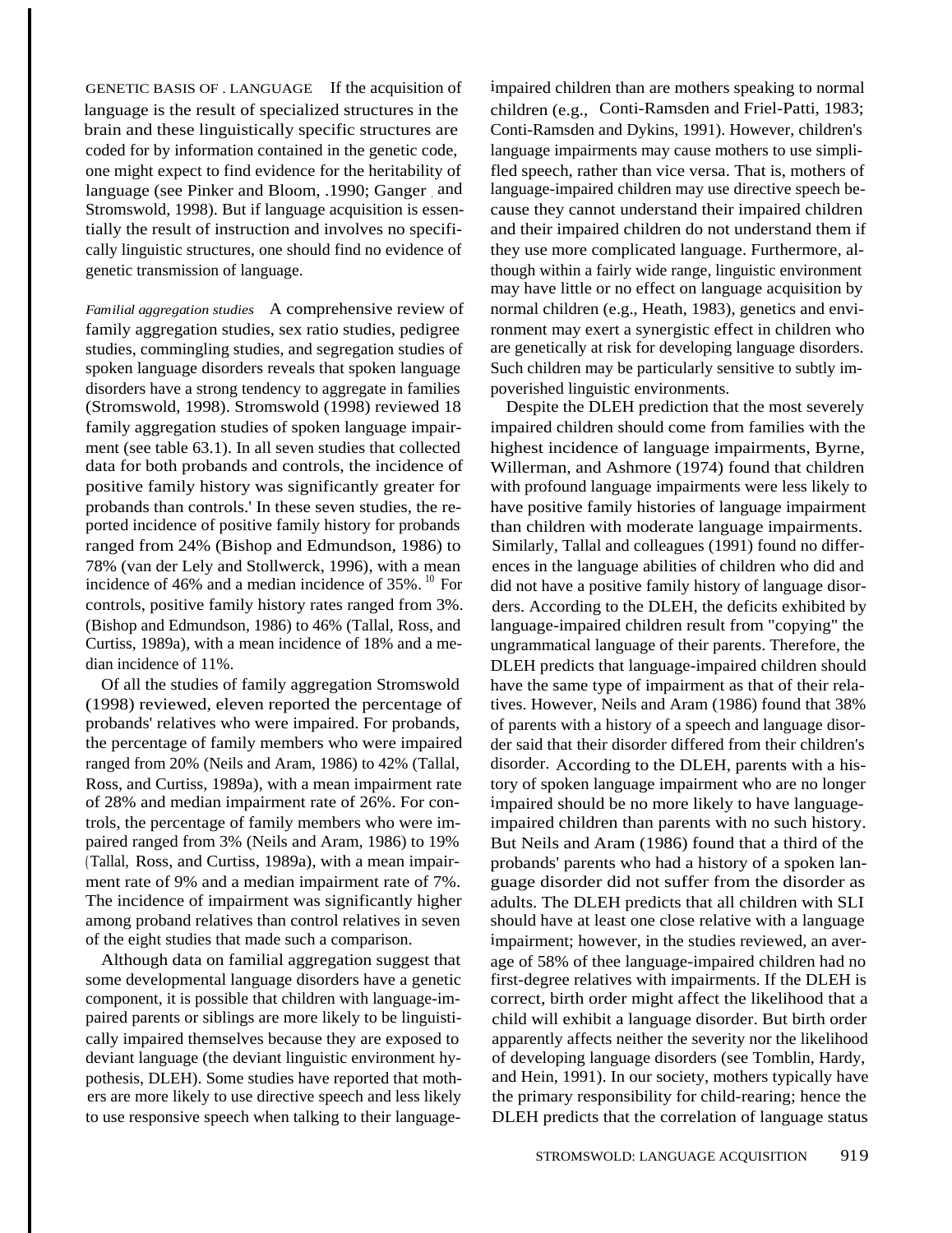| Study                                    | Sample Size                                          | Other Family<br>Diagnoses                    | Positive Family History                                           | Frequency of Impairment among<br>Relatives (Proband vs. Control)                                                                                                                                                                                  |
|------------------------------------------|------------------------------------------------------|----------------------------------------------|-------------------------------------------------------------------|---------------------------------------------------------------------------------------------------------------------------------------------------------------------------------------------------------------------------------------------------|
| Ingrain (1959)                           | 75 probands                                          | None                                         | 24% parental history<br>32% sibling history                       | N/A                                                                                                                                                                                                                                               |
| Luchsinger (1970)                        | 127 probands                                         | None                                         | 36% probands                                                      | N/A                                                                                                                                                                                                                                               |
| Byrne, Willerman,<br>& Ashmore<br>(1974) | 18 severely<br>impaired<br>20 moderately<br>impaired | None                                         | 17% "severe" probands<br>55% "moderate"<br>probands**             | N/A                                                                                                                                                                                                                                               |
| Neils & Aram<br>(1986)                   | 74 probands<br>36 controls                           | Dyslexia<br>Stuttering<br>Articulation       | 46% 1st-degree proband<br>8% 1st-degree controls****              | 20% vs. 3% all relatives $**'$                                                                                                                                                                                                                    |
| Bishop & Edmundson<br>(1987)             | 34 probands<br>131 controls                          | None<br>(for strict<br>criteria)             | 24% 1st-degree proband<br>3% 1st-degree control*****              | N/A                                                                                                                                                                                                                                               |
| Lewis, Ekelman,<br>& Aram (1989)         | 20 probands<br>20 controls                           | Dyslexia<br>Stuttering<br>LD                 | N/A                                                               | Any: 12% vs. 2% all relatives****<br>26% vs. 5% 1st-degree relatives'<br>SLI: 9% vs. 1% all relatives**"                                                                                                                                          |
| Tallal, Ross, &<br>Curtiss (1989a)       | 62 probands<br>50 controls                           | Dyslexia<br>LD<br>School problems            | 77% 1st-degree proband<br>46% 1st-degree control**                | 42% vs. 19% 1st-degree relatives"*                                                                                                                                                                                                                |
| Tomblin (1989)                           | 51 probands<br>136 controls                          | Stuttering<br>Articulation                   | 53% 1st-degree probands<br>Controls: N/A                          | 23% vs. 3% 1st-degree relatives****                                                                                                                                                                                                               |
| Haynes & Naido<br>(1991)                 | 156 probands                                         | None                                         | 54% all probands<br>41% 1st-degree probands                       | 28% proband parents<br>18% proband sibs                                                                                                                                                                                                           |
| Tomblin, Hardy,<br>& Hein (1991)         | 55 probands<br>607 controls                          | None                                         | 35% probands<br>17% controls***                                   | N/A                                                                                                                                                                                                                                               |
| Whitehurst et al.<br>(1991)              | 62 probands<br>55 controls                           | Speech<br>Late talker<br>School problems     | N/A                                                               | Any: 24% vs. 16% 1st-degree<br>relatives<br>Speech: 12% vs. 8% 1st-degree<br>relatives<br>Late-talker: 12% vs. 7% 1st-degree<br>relatives<br>School probs.: 7% vs. 5% 1st-degree<br>relatives                                                     |
| Beitchman, Hood,<br>& Inglis (1992)      | 136 probands<br>138 controls                         | Dyslexia<br>LD<br>Articulation               | 47% vs 28% all<br>relatives ***<br>34% vs. 11%<br>1st-degree **** | Multiple affected relatives:<br>19% vs. 9%*                                                                                                                                                                                                       |
| Lewis (1992)                             | 87 probands<br>79 controls                           | Dyslexia<br>LD<br>Stuttering<br>Hearing loss | N/A                                                               | LI: 15% vs. 2% all relatives****<br>32% vs. 5% 1st-degree<br>relatives***"<br>exia: 3% vs. 1% all relatives" <sup>**</sup><br>$\Gamma$<br>$6^0$ vs. 3% 1st-degree relatives<br>LD: 3% v~s 1% all relatives**"<br>6% vs. ~'10 1st-degree relatives |

| TABLE $63.1$                                            |
|---------------------------------------------------------|
| Family aggregation studies of spoken language disorders |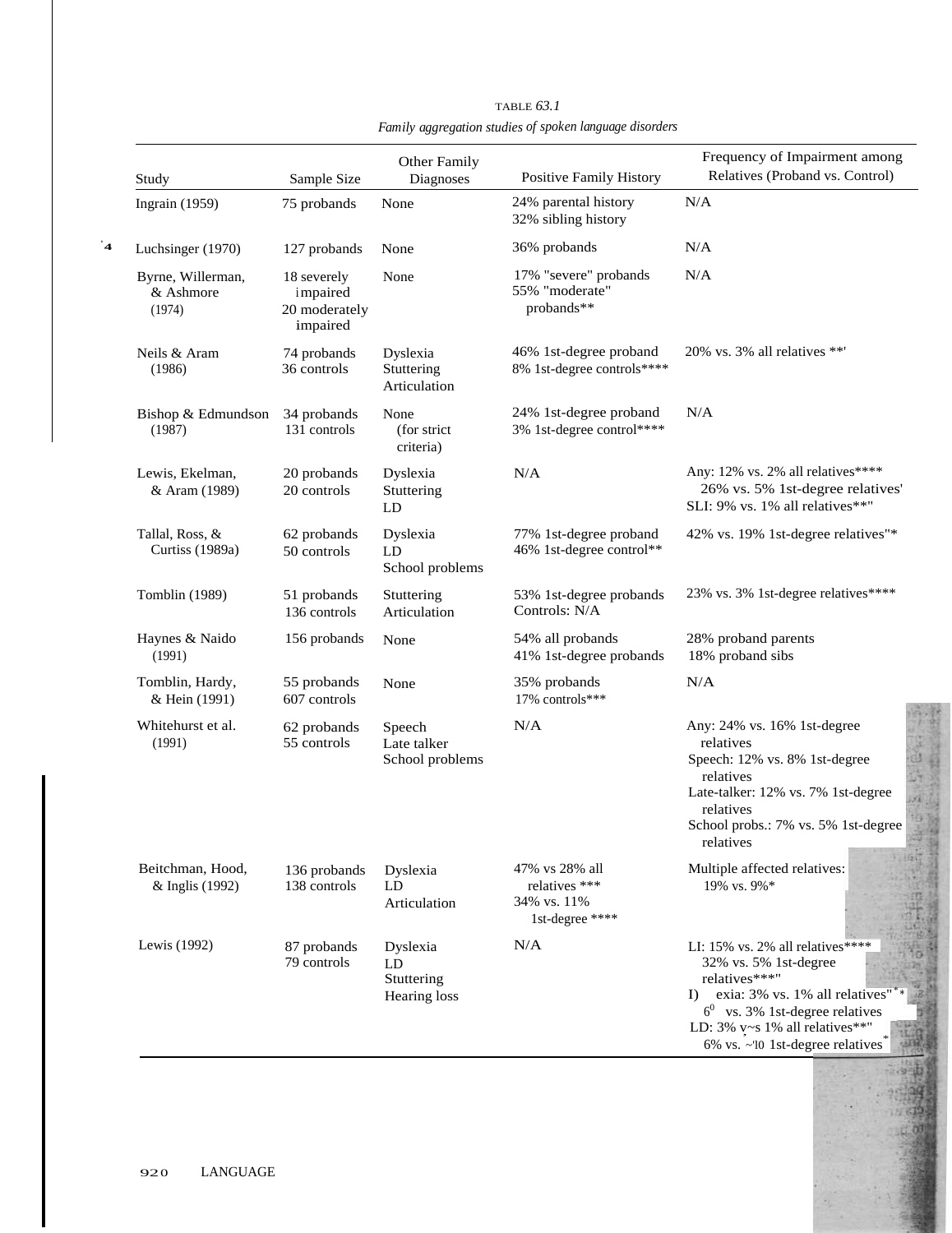TABLE 63.1 *Continued*

| Study                                | Sample Size                   | Other. Family<br>. Diagnoses    | Positive Family History                               | Frequency of Impairment among<br>Relatives (Proband vs. Control)                                                                                                                                                         |
|--------------------------------------|-------------------------------|---------------------------------|-------------------------------------------------------|--------------------------------------------------------------------------------------------------------------------------------------------------------------------------------------------------------------------------|
| Tomblin $\&$<br>Buckwalter (1994)    | 26 probands                   | None                            | 42% 1st-degree                                        | Overall: 21%<br>Mother: 15%<br>Father: 40%<br>Sister: 6%, Brother: 24%                                                                                                                                                   |
| Lahey & Edwards<br>(1995)            | 53 probands                   | Learning problems               | 60% 1st-degree                                        | Overall: 26%<br>Mother: 26%<br><b>Father: 22%</b><br>Siblings: 29%                                                                                                                                                       |
| Rice, Rice, & Wexler<br>(1996)       | 31 probands<br>67 controls    | Reading<br>Spelling<br>Learning | N/A                                                   | Any: 18% vs. 9% all relatives **<br>26% vs. 13% 1st-degree relatives '!<br>LI: $15\%$ vs. 6% all relatives **<br>22% vs. 7% 1st-degree relatives***<br>Other: 7% vs. 5% all relatives<br>12% vs. 9% 1st-degree relatives |
| Tomblin (1996)                       | 534 probands<br>6684 controls |                                 | 29% probands<br>$11\%$ controls****                   |                                                                                                                                                                                                                          |
| van der Lely &<br>Stollwerck (1996), | 9 probands<br>49 controls     | Reading or writing              | 78% 1st-degree probands<br>29% 1st-degree controls ** | Overall: 39% <i>vs.</i> 9% ****<br>Mothers: 33% vs. 2% ***<br>Fathers: 38% vs. 8%*<br>Sisters: $40\%$ vs. $8\%$ *<br>Brothers: 44% vs. 19%                                                                               |

*\* p <* . 05; *\*\* p <* . 01; *\*\*\* p <* . 001, *\*\*\*\*p <* .0001; Significance tests are for one-tailed tests.

SLI = Specific Language Impairment, LI = Speech or Language Impairment; LD = Learning Disability. Adapted from Stromswold (1998).

should be greatest between mother and child. Contrary to this prediction, Tomblin (1989) found that among the family relations he studied (i.e., mother-child, fatherchild, male sibling-child, female sibling-child), the relationship was weakest between mother and child. Other studies that measured the ratio of impaired fathers to impaired mothers also report contra-DLEH results: The father:mother ratio has been reported as 2.7:1 (Tomblin and Buckwalter, 1994), 1.4:1 (Neils and Aram, 1986), and approximately 1:1 (Tallal, Ross, and Curtiss, 1989b; Whitehurst et al., 1991; Lewis, 1992).

*Twin studies* The influences of environmental and genetic factors on language disorders can be teased apart by comparing the concordance rates for language impairment in. monozygotic (MZ) and dizygotic (DZ) [twins. MZ](http://twins.MZ) and DZ twins share the same pre- and postnatal environment. Thus, if the concordance rate for a particular trait is greater for MZ than DZ twins, it probably reflects the fact that MZ twins share 100% of their genetic material while DZ twins share, on average, just 50% of their genetic material (for a review, see Eldridge, 1983). Stromswold (1996, in press-b) reviewed five studies that examined the concordance rates for written language disorders and four studies that examined the concordance rates for spoken

language disorders (see tables 63.2 and 63.3). In all nine studies, the concordance rates for MZ twin pairs were greater than those for DZ twin pairs, with the differences being significant in all but one study (Stevenson et al., 1987). In these studies concordance rates ranged from 100% (Zerbin-Rudin, 1967) to 33% (Stevenson et al., 1987) for MZ twins, and from 61% (Tomblin and Buckwalter, 1995) to 29% (Stevenson et al., 1987) for DZ twins."

The studies Stromswold reviewed included 212 MZ and 199 DZ twins pairs in which at least one member of the pair had a written language disorder, for concordance rates of 74.9% for MZ twins and 42.7% for DZ twins ( $z = 6.53$ ,  $p < .00000005$ ). The studies included 188 MZ and 94 DZ twin pairs in which at least one member of the twin pair had a spoken language disorder, for concordance rates of 84.3% for MZ twins and 52.0% for DZ twins ( $z = 5.14$ ,  $p < .00000025$ ). Overall, the studies included 400 MZ twin pairs and 293 DZ twin pairs, for concordance rates of 79.5% for MZ twins and 45.8% for DZ twins (z= 8.77, p < .00000005).

The finding that concordance rates were significantly greater for MZ than for DZ twins indicates that genetic factors play a significant role in the development of language disorders. The overall concordance rates for written and spoken language disorders are reasonably similar, with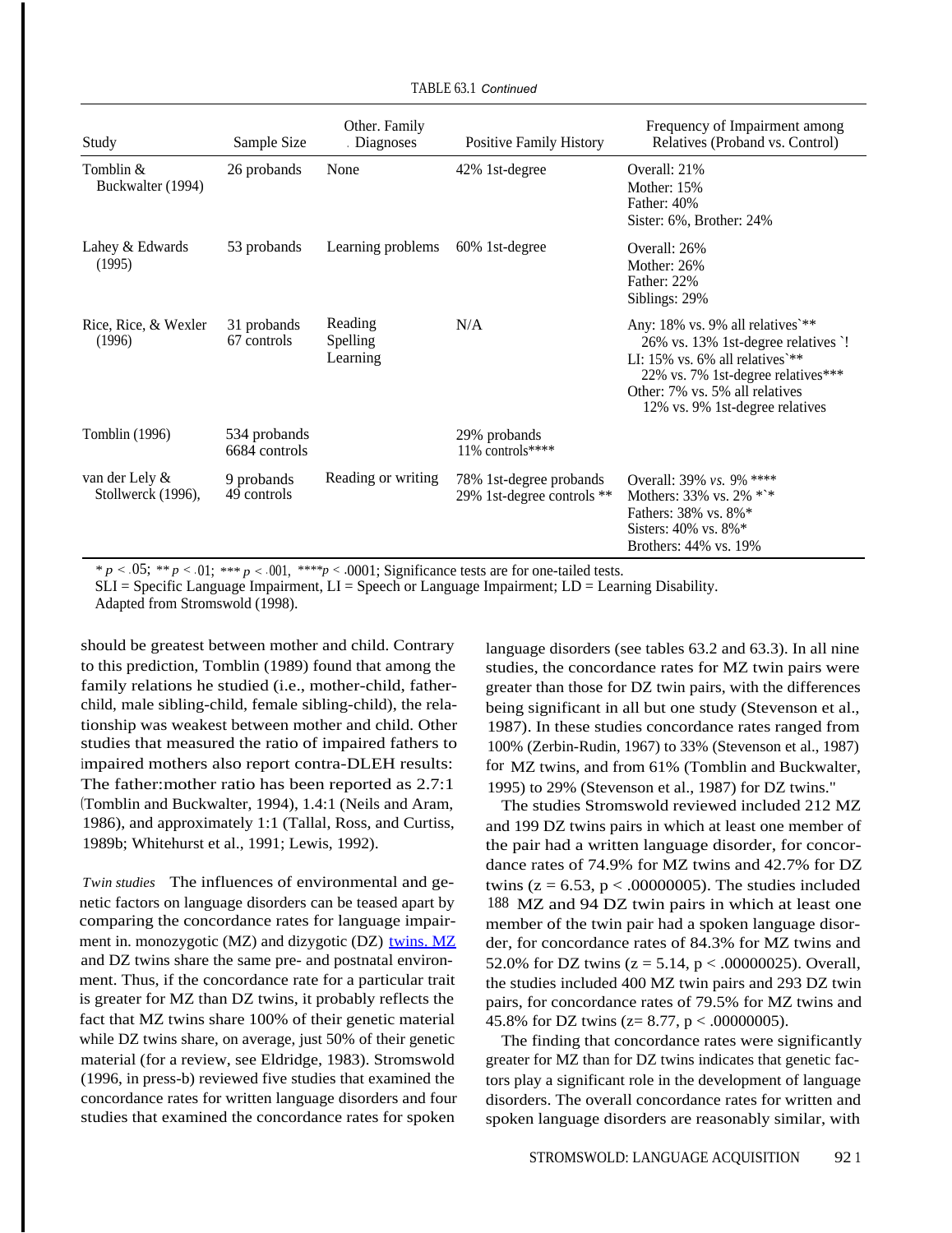| Study                              | <b>Twin Pairs</b>                      | Diagnosis                                                    | <b>Proband Concordance</b>                                                                             |
|------------------------------------|----------------------------------------|--------------------------------------------------------------|--------------------------------------------------------------------------------------------------------|
| Zerbin-Rubin (1967)                | 17 MZ<br>33 DZ                         | Word blindness                                               | 100% MZ vs. 50% DZ***                                                                                  |
| Bakwin (1973)                      | 31 MZ<br>31 DZ                         | Dyslexia                                                     | Overall: 91% MZ vs. 45% DZ***<br>Male: 91% MZ vs. 59% DZ*<br>Female: 91% MZ vs. 15% DZ****             |
| Matheny, Dolan, & Wilson<br>(1976) | $17 \text{ MZ}$<br>$10\,\mathrm{D}Z$   | Dyslexia or academic problems                                | 86% MZ vs. 33% DZ                                                                                      |
| Stevenson et al. (1987)            | 18 MZ t<br>$30\overline{\mathrm{DZt}}$ | Reading and spelling retardation<br>(Neale & Schonell tests) | Neale reading: 33% MZ vs. 29% DZ<br>Schonell reading: 35% MZ vs. 31% D2<br>Spelling: 50% MZ vs. 33% DZ |
| DeFries $&$ Gillis (1993)          | 133 MZ<br>98 DZ                        | Dyslexia (PIAT scores)                                       | 66% MZ vs. 43% DZ***                                                                                   |
| Overalltt                          | 212 MZ<br>199 DZ                       |                                                              | 74.9% MZ vs. 42.7% DZ****                                                                              |

TABLE 63.2 *Concordance rates for twins with written language disorders*

Significance tests are one-tailed tests comparing concordance rates for MZ and DZ twins: *\* p <* .05; *\*\* p <* . 01; *\*\*\* p <* . 001, *\*\*\*\* p <* .0001.

t Number of pairs of twins varied according to diagnosis.

tt Overall rates include data for Stevenson and colleagues' "Schonell reading retarded" group.

Tests: PIAT (Peabody Individual Achievement Test); Word Recognition Reading (Dunn and Markwardt, 1970); Schonell Reading and Spelling Tests (Schonell and Schonell, 1960); Neale Reading Test (Neale, 1967).

TABLE 63.3

Adapted from Stromswold (in press-b).

. f

| Concordance rates for twins with spoken language disorders |                                       |                                                |                                                                                                                                        |  |  |
|------------------------------------------------------------|---------------------------------------|------------------------------------------------|----------------------------------------------------------------------------------------------------------------------------------------|--|--|
| Study                                                      | <b>Twin Pairs</b>                     | Diagnosis                                      | <b>Proband Concordance</b>                                                                                                             |  |  |
| Lewis & Thompson $(1992)$                                  | 32 MZt<br>$25\overline{\mathrm{DZt}}$ | Received speech or language<br>therapy         | Any disorder: 86% MZ vs. 48% DZ**<br>Articulation: 98% MZ vs. 36% DZ****<br>LD: 70% MZ vs. 50% DZ<br>Delayed speech: 83% MZ vs. 0% DZ* |  |  |
| Tomblin & Buckwalter (1994)                                | 56 MZ<br>26 DZ                        | SLI (questionnaire to speech)<br>pathologists) | 89% MZ vs. 55% DZ**                                                                                                                    |  |  |
| Bishop, North, & Dolan (1995)                              | 63 MZ<br>27 DZ                        | SLI (by test scores)                           | Strict criteria: 70% MZ vs. 46% DZ*<br>Broad criteria: $94\%$ vs. 62% DZ**<br>Thur                                                     |  |  |
| Tomblin & Buckwalter (1995)                                | 37 MZ<br>16 DZ                        | $SLI$ (composite score $>1$ SD<br>below mean)  | 96% MZ vs. 61% DZ**<br><b>erant</b><br>1100                                                                                            |  |  |
| Overallt                                                   | 188 MZ<br>94 DZ                       |                                                | 图频<br>84.3% MZ vs. 52.0% DZ ****<br>つれ時                                                                                                |  |  |

Significance tests are one-tailed tests:\*  $p < .05$ ; \*\*  $p < .01$ ; \*\*\*  $p < .001$ , \*\*\*\*  $p < .0001$ .

LD = Learning Disorder.

t Overall rates include data for Lewis and Thompson's "any diagnosis" group and Bishop and coll ues' strict criterid group.

Adapted from Stromswold (in press-b).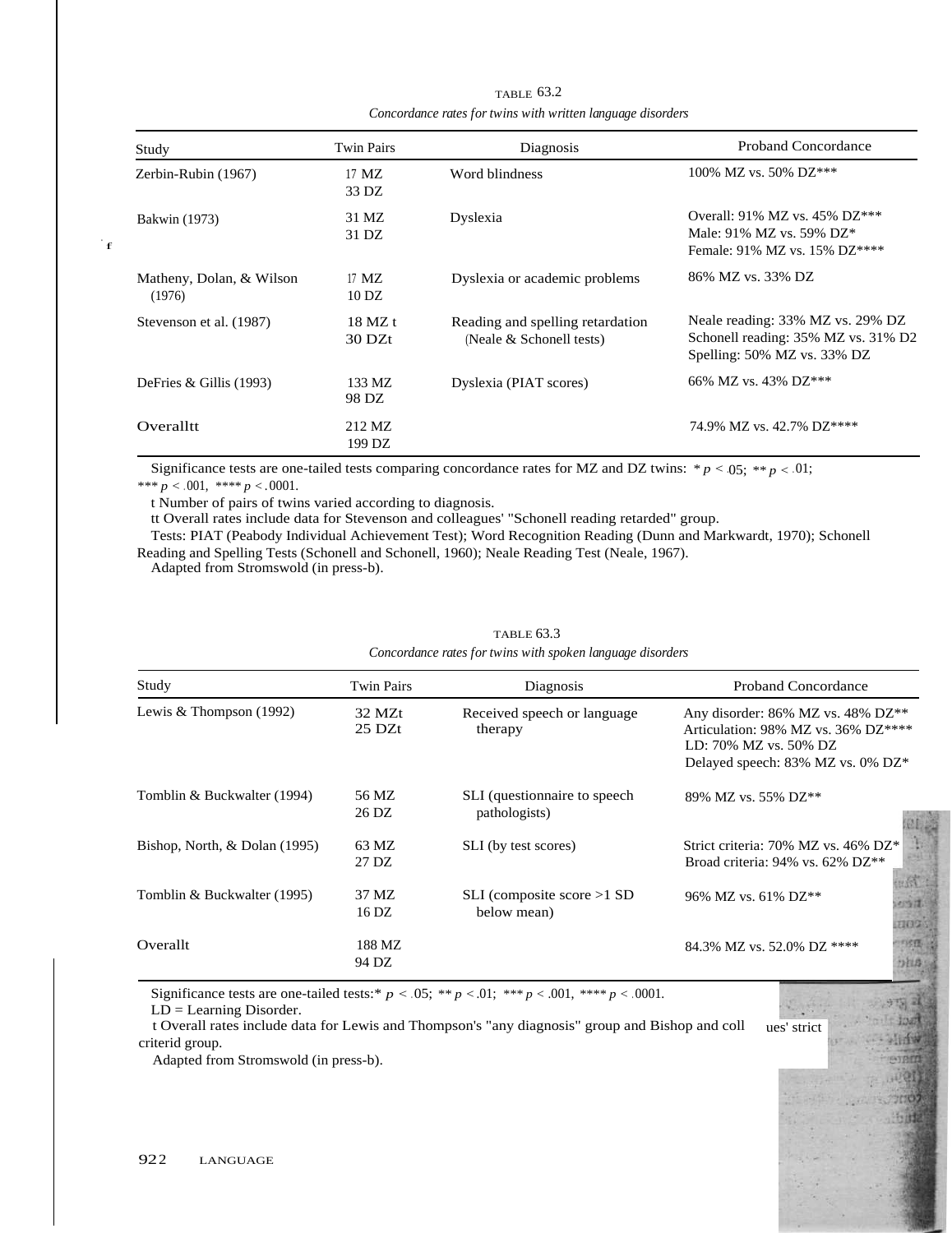concordance rates for spoken language disorders being approximately 10 percentage points higher than the rates for written language disorders. However, the fact that the difference between MZ and DZ concordance rates *was* very similar for written and spoken language disorders is consistent with the hypothesis that genetic factors play an equal role in both types of impairments.

*Modes of transmission* In a recent review of behavioral genetic studies of spoken language disorders, Stromswold (1998) concluded that most familial language disorders are the product of complex interactions between genetics and environment. In rare cases, however, language disorders may have a single major locus. For example, researchers have reported a number of kindred with extremely large numbers of severely affected family members (e.g., Arnold, 1961; Gopnik, 1990; Hurst et al., 1990; Lewis, 1990) *in* which transmission seems to be autosomal-dominant with variable rates of expressivity and penetrance. When Samples and Lane (1985) performed a similar analysis on a family in which six of six siblings had a severe developmental language disorder, they concluded that the mode of transmission in that family was a single autosomal recessive gene. If there are multiple modes of transmission for SLI, as the above results seem to indicate, SLI is probably genetically heterogeneous, just as dyslexia appears to be genetically heterogeneous.

The final-and most definitive-method for determining whether there is a genetic basis for familial language disorders is to determine which gene (or genes) is responsible for the language disorders found in these families. Typically, this is done by using linkage analysis techniques to compare the genetic material of languageimpaired and normal family members, thereby allowing researchers to determine how the genetic material of affected family members differs from that of unaffected members. Linkage analyses of dyslexic families suggest that written language disorders are genetically heterogeneous (Bisgaard et al., 1987; Smith et al., 1986), with different studies revealing involvement of chromosome 15 (Smith et al., 1983; Pennington and Smith, 1988), the HLA region of chromosome 6 (Rabin et al., 1993), and the Rh region of chromosome 1 (Rabin et al., 1993). Froster and colleagues (1993) have reported a case of familial speech retardation and dyslexia that appears to be caused by a balanced translocation of the short arm of chromosome I and the long arm of chromosome 2. Recently, Fisher and colleagues (1998) conducted the first linkage analyses for spoken language disorders, performing genome-wide analyses of the genetic material of the three-generation family studied by Gopnik (1990a) and Hurst and colleagues (1990). They determined that the impairments exhibited by members of this family

are linked to a small region on the long arm of chromosome. *7,* confirming autosomal dominant transmission with near 100% penetrance. However, it is important to note that in addition to the grammatical deficits described by Gopnik (1990a), affected members of this family also suffer from orafacial dyspraxia and associated speech disorders (see Hurst et al., 1990; Fisher et al., 1998). We cannot, therefore, conclude that the identified region of chromosome 7 necessarily contains a gene or genes specific to language. Clearly, linkage studies must be performed on other families whose deficits are more circumscribed.

At least three distinct relationships could obtain between genotypes and behavioral phenotypes. It is possible (albeit unlikely) that there is a one-to-one relationship between genotypes and phenotypes, with each genotype causing a distinct type of language disorder. Alternatively, there might be a one-to-many mapping between genotypes and phenotypes, with a single genetic disorder resulting in many behaviorally distinct types of language disorders. For example, one MZ twin with a genetically encoded articulation disorder might respond by refusing to talk at all, whereas his cotwin with the same genotype might speak and make many articulation errors. Finally, there may be a many-to-one mapping between genotypes and phenotypes, with many distinctive genetic disorders resulting in the same type of linguistic disorder. For example, SLI children who frequently omit grammatical morphemes (see Leonard, 1998; Stromswold, 1997) might do so because they suffer from an articulation disorder such as dyspraxia which causes them to omit grammatical morphemes. that are pronounced rapidly, because they have difficulty processing rapid auditory input such as unstressed, short-duration grammatical morphemes or because they have a syntactic deficit.

Although a single genotype may result in different linguistic profiles and, conversely, different genotypes may result in very similar profiles, researchers should attempt to limit behavioral heterogeneity. Doing so will increase the likelihood of identifying specific genotypes associated with specific types of linguistic disorders. And such focused research would help answer the fundamental question: Is the ability to learn language the result of genetically encoded, linguistically specific operations?

RECOVERY FROM ACQUIRED BRAIN DAMAGE Lesions acquired during infancy typically result in relatively transient, minor linguistic deficits, whereas similar lesions acquired during adulthood typically result in permanent, devastating language impairments (see, for example, Guttman, 1942; Lenneberg, 1967; but see Dennis, 1997, for a critique). <sup>12</sup> The generally more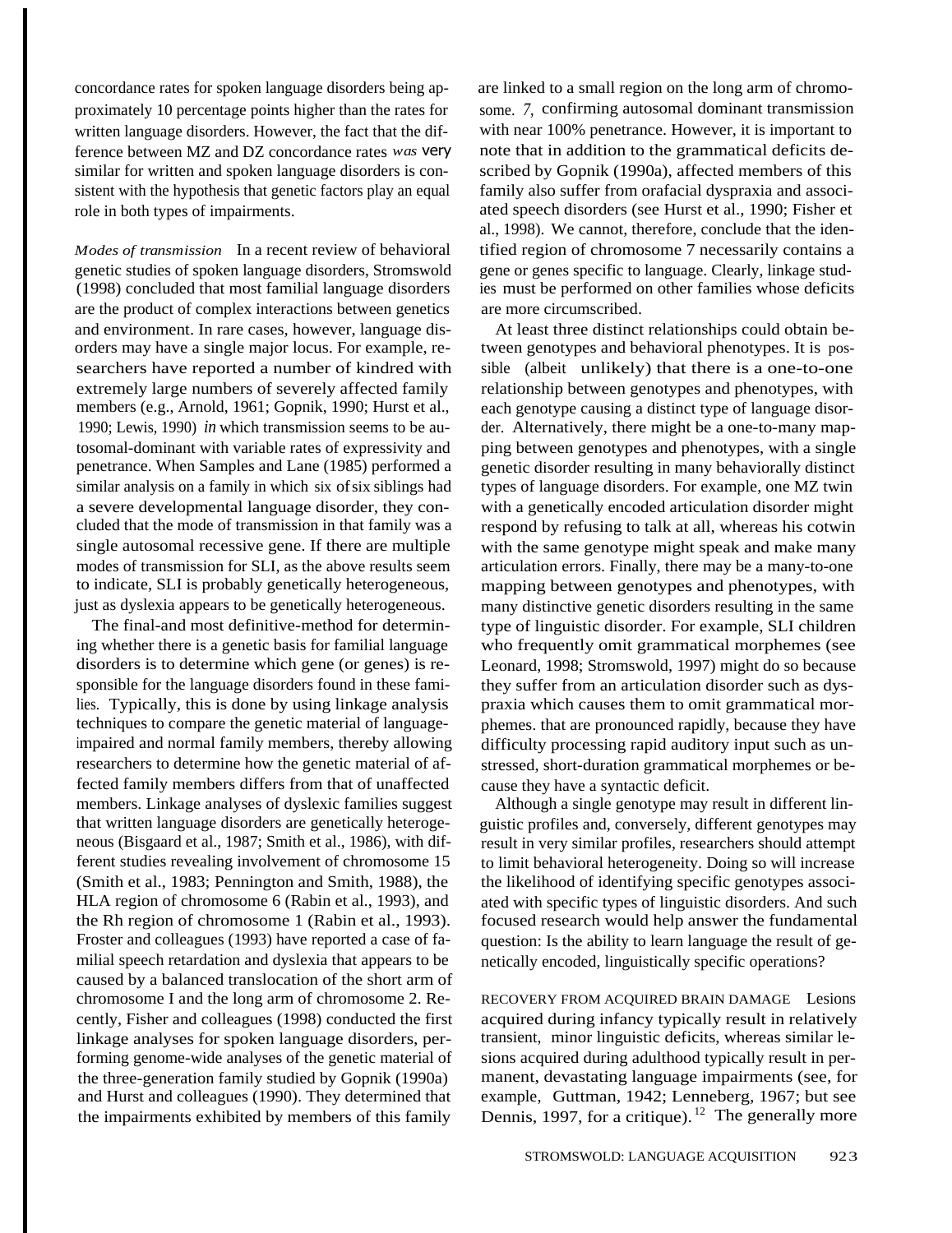optimistic prognosis for injuries acquired during early childhood may reflect the fact that less neuronal pruning has occurred in young brains (Cowan et al., 1984), and that the creation of new synapses and the reactivation of latent synapses is more likely in younger brains (Huttenlocher, 1979). Language acquisition after childhood brain injuries typically has been attributed either to recruitment of brain regions adjacent to the damaged perisylvian language regions in the left hemisphere or to recruitment of the topographically homologous regions in the undamaged right hemisphere. According to Lenneberg (1967), prior to puberty, the right hemisphere can completely take over. the language functions of the left hemisphere. The observation that infants and toddlers who undergo complete removal of the left hemisphere acquire or recover near-normal language suggests that the right hemisphere can take over *most* of the language functions of the left hemisphere provided the transfer of function happens early enough (Byrne and Gates, 1987; Dennis, 1980; Dennis and Kohn, 1975; Dennis and Whitaker, 1976; Rankin, Aram, and Horwitz, 1981; but see Bishop, 1983, for a critique). Because few studies have examined the linguistic abilities of children who undergo left hemispherectomy during middle childhood, the upper age limit for hemispheric transfer of language is unclear. Right-handed adults who undergo left hemispherectomy typically become globally aphasic with essentially no recovery of language (e.g., Crockett and Estridge, 1951; Smith, 1966; Zollinger, 1935). The observation that a right-handed 10-year-old (Gardner et al., 1955) and a right-handed 14-year-old (Hillier, 1954) who underwent left hemispherectomy suffered from global aphasia with modest recovery of language function suggests that hemispheric transfer of language function is greatly reduced but perhaps not completely eliminated by puberty.

Studies revealing that left hemisphere lesions are more often associated with (subtle) syntactic deficits than are right hemisphere lesions (Aram et al., 1985; Aram, Ekelman, and Whitaker, 1986; Byrne and Gates, 1987; Dennis, 1980; Dennis and Kohn, 1975; Dennis and Whitaker, 1976; Kiessling, Denckla, and Carlton, 1983; Rankin, Aram, and Horwitz, 1981; Thal et al., 1991; Woods and Carey, 1979) call into question the complete equipotentiality of the right and left hemispheres for language, and suggest that regions in the left hemisphere may be uniquely suited to acquire syntax. It should be noted, however, that some studies have not found greater syntactic deficits with left than right hemisphere lesions (e.g., Basser, 1962; Feldman et al., 1992; Levy, Amir, and Shalev, 1992). These studies may have included children whose lesions were smaller (Feldman et al., 1992) or in different locations than those in studies in which a hemi-

spheric difference for syntax was found. Bates and colleagues (1997) have examined early language acquisition in children who suffered unilateral brain injuries prior to 6 months of age. Parents of 26 children (16 with left hemisphere lesions, 10 with right hemisphere lesions) between the ages 10 and 17 months completed the MacArthur Communicative Development Inventory. According to parental report, overall, children with brain injuries had smaller vocabularies than normal children.<sup>13</sup> Consistent with Mills, Coffey-Corina, and Neville's (1997) ERP findings that the right hemisphere is particularly crucial in the perception of unknown words by children between 13 and 20 months of age, children with right hemisphere lesions had smaller expressive vocabularies and used fewer communicative gestures than children with left hemisphere lesions (Bates et al., 1997). Parental report for 29 children (17 with left hemisphere lesions, 12 with right hemisphere lesions) between 19 and 31 months of age generally revealed that children with left hemisphere lesions had more limited grammatical abilities than children with right hemisphere lesions (Bates et al., 1997). This was particularly true for children with left temporal lesions. Bates and colleagues also compared the mean length of utterance (MLU) in free speech samples for 30 children (24 with left-hemisphere lesions, 6 with right hemisphere lesions) between the ages of 20 and 44 months. Consistent with the parental report results, children with left hemisphere lesions had lower MLUs than children with right hemisphere lesions. MLUs for children with left temporal lesions were especially depressed compared to children without left temporal injuries..

In children who suffer from partial left hemisphere lesions rather than complete left hemispherectomies, language functions could be assumed by adjacent undamaged tissues within the left hemisphere or by homotopic structures in the intact right hemisphere. Results of Wada tests (in which lateralization of language is determined by testing language function when each hemisphere is temporarily anesthetized) indicate that children .with partial left hemisphere lesions often have language represented bilaterally or in the right hemisphere (Mateer and Dodrill, 1983; Rasmussen and Milner, 1977). However, one ERP study suggests that children with partial left hemisphere lesions are more likely to have language localized in the left hemisphere than the right hemisphere (Papanicola.ou et al., 1990). There are a number of possible reasons "" t this discrepancy, including differences in the types of linguistic tasks used in the ERP and Wada studies and possibl ifferences in sizes. and sites of left hemisphere lesions in the children studied. In addition, it is possible that. the. discrepancy is due to the fact that most of the children in the ERP study. acquired their lesions after age 4. Furthermore, the extent to which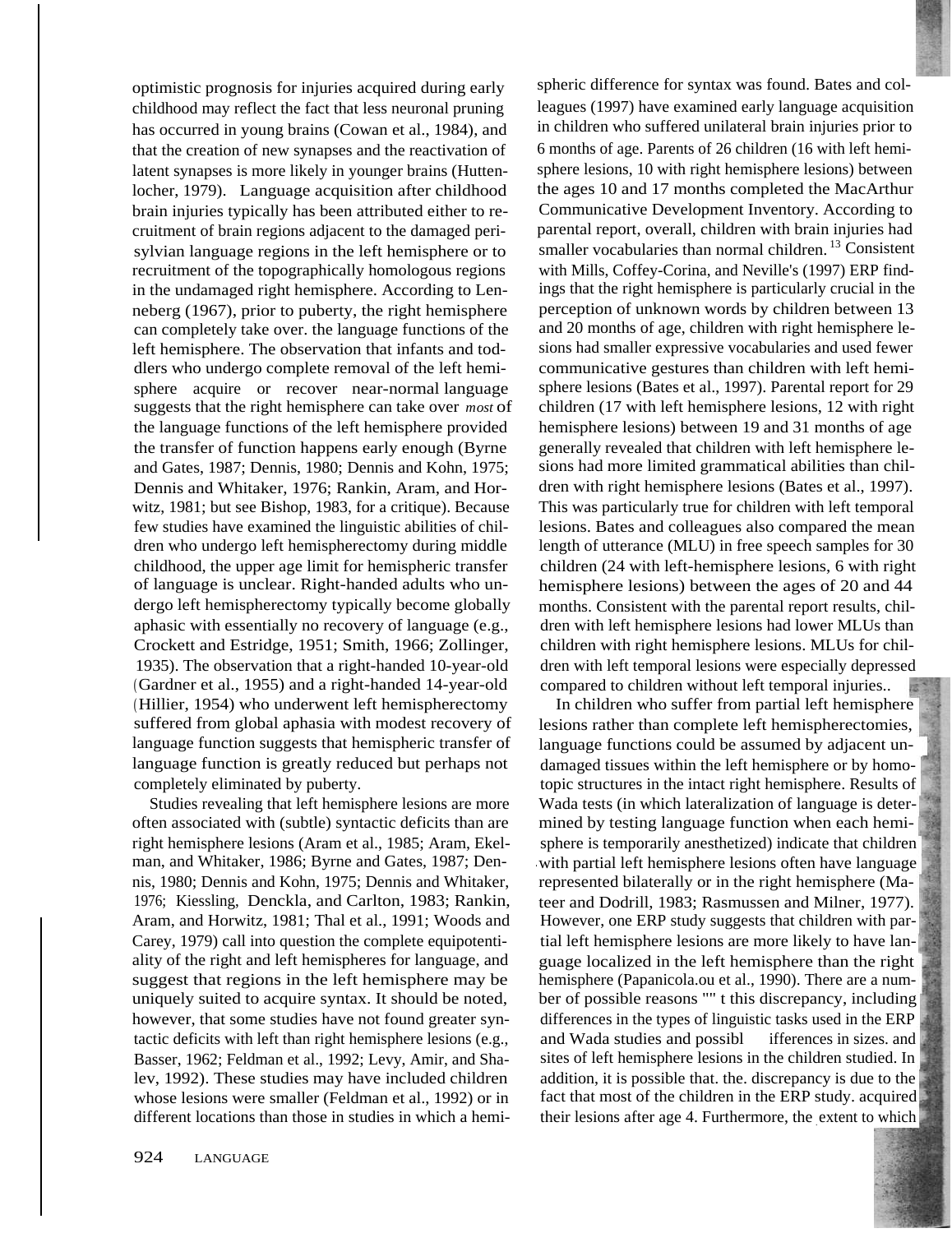any of the children in the ERP study ever exhibited signs of language impairment is unclear.

Despite disagreement about the details of language recovery after postnatally acquired left hemisphere lesions, the following generalizations can be made (but see Dennis, 1997). Behaviorally, the prognosis for recovery of language is generally better for lesions acquired at a young age, and syntactic deficits are among the most common persistent deficits. If a lesion is so large that little or no tissue adjacent to the language regions of the left hemisphere remains undamaged, regions of the right hemisphere (presumably homotopic to the left hemisphere language areas) can be recruited for language. The essentially intact linguistic abilities of children with extensive left hemisphere lesions are particularly remarkable when contrasted with the markedly impaired linguistic abilities of SLI children who have minimal evidence of neuropathology on CT or MRI scans. Perhaps the reason for this curious finding is that, although SLI children's brains are not deviant on a macroscopic level, SLI brains may have pervasive, bilateral microscopic anomalies such that no normal tissue can be recruited for language function. One piece of data that supports this hypothesis is found in the results of an autopsy performed on a boy who suffered ,a severe cyanotic episode at 10 days of age. This child subsequently suffered from pronounced deficits in language comprehension and expression until his death (from mumps and congenital heart disease) at age 10. Autopsy revealed that the boy had bilateral loss of cortical substance starting at the inferior and posterior margin of the central sulci and extending backward along the course of the insula and sylvian fissures for 8 cm on the left side and 6 cm on the right side (Landau, Goldstein, and Kleffner, 1960). Perhaps this child did not "outgrow" his language disorder because these extensive bilateral lesions left no appropriate regions that could be recruited for language.

## *Summary*

Evidence from normal. and abnormal language acquisition suggests that innate mechanisms allow children to acquire language. Given adequate early exposure to language, children's language development proceeds rapidly and fairly error-free, despite little or no instruction. The brain regions that permit this. development seem to be functionally and anatomically distinct at birth, and may correspond to what linguists call Universal Grammar. To account for the fact that mastery of a particular language does not occur without exposure to that language during infancy or early childhood, it is possible that the neural fine-tuning associated with learning a language's particular parameters must take place during a

period of high neural plasticity. There is some evidence to suggest that the structures and operations involved in language are at least partially anatomically and functionally modular. and apparently have no nonlinguistic counterparts. One possibility is that children have innate .mechanisms that, predispose them to perceive categorically linguistic stimuli such as phonemes, words, syntactic categories, and phrases and exposure to these types of linguistic stimuli facilitates the neural fine-tuning necessary for normal language acquisition. For example, some innate mechanisms might predispose children to assume that certain types of meanings and distinctions are likely to be conveyed by morphemes. Also, some innate mechanisms might specifically predispose children to distinguish between syntactic categories that allow for free generalization (lexical categories) and those that do not (functional categories). These innate mechanisms may allow children's brains to solve the otherwise intractable induction problems that permeate language acquisition.

In the future, fine-grained linguistic analyses of the speech of language-impaired children may be used to distinguish between different types of SLI. Linkage studies of SLI may tell us which genes code for the brain structures that are necessary for language acquisition. MRI's exquisite sensitivity to white matter/gray matter distinctions means that MRI could be used to look for more subtle defects associated with developmental language disorders, including subtle disorders arising from neuronal migration or dysmyelinization (Barkovich and Kjos, 1992; Edelman and Warach, 1993). Furthermore, the correlation between myelinization and development of function (Smith, 1981) means that serial MRIs of normal children, SLI children, and WS children could shed light on the relationship between brain maturation and normal and abnormal language development. Finally, functional neuroimaging techniques such as ERP, PET, and fMRI may help to answer questions about the neural processes that underlie language and language acquisition in normal children, SLI children, WS children, children with left hemisphere lesions, and children who are exposed to language after the critical period.

ACKNOWLEDGMENTS Preparation of this chapter was supported by a Merck Foundation Fellowship in the Biology of Developmental Disabilities and a Johnson &Johnson Discovery Award. I am grateful to Willem Levelt for his support during the writing of this chapter and to Anne Christophe, Steve Pinker, and Myrna Schwartz for their comments on earlier drafts. A similar chapter will appear in E. Lepore and Z. *Pyly*shyn' (eds.), *What Is Cognitive Science?*Oxford: Basil Blackwell.

### **NOTES**

1. Children differ dramatically in the rate of acquisition. For example, Brown (1973) and Cazden (1968) investigated when three children mastered the use of 14 grammatical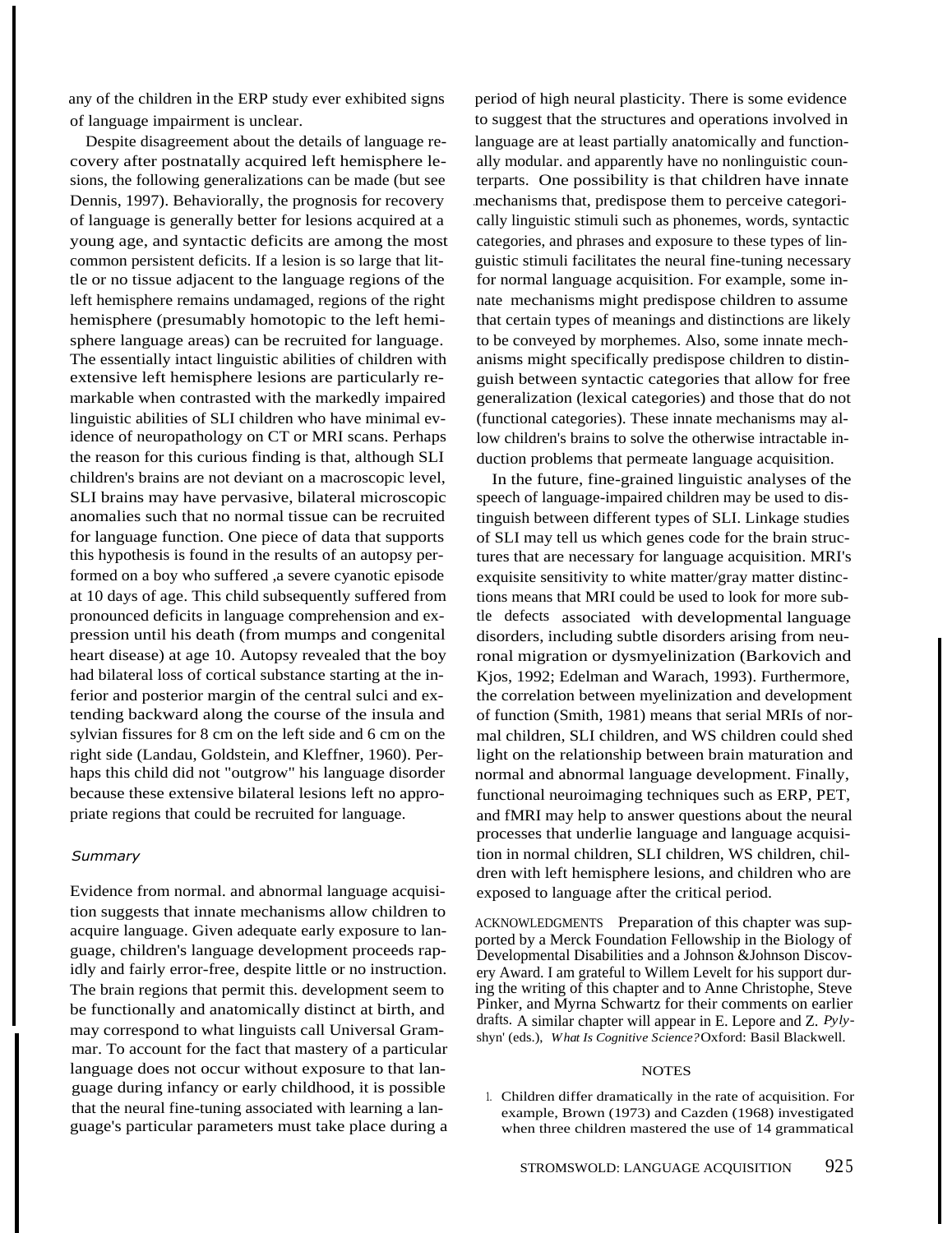morphemes. Although all three children eventually obtained competence in the use of the third-person singular verbal inflection -s (as in *he sings)* and all three reached this point after they achieved adult-like performance on plurals and possessives, one of the children reached competence at 2;3 (2 years and 3 months), one at 3;6, and one at 3;8. Similar findings concerning individual differences have been found in the rate of acquisition of questions (Stromswold, 1988, 1995) and auxiliaries (Stromswold, 1990a,b) as well as datives, verb particles, and related constructions (Snyder and Stromswold, 1997; Stromswold, 1989a,b). A number of studies have also reported that children's vocabulary development can vary greatly in both rate and style (e.g., Nelson, 1973; Goldfield and Reznick, 1990).

4

- 2. Although the observation that the pattern of acquisition varies depending on the structure of the language is consistent with functionalist accounts of language acquisition (e.g., MacWhinney, 1987), such observations can be accounted for within generative theories if one makes the assumption that children must receive a certain amount of positive data from the input in order to set parameters (for P&P) or rank constants (for OT).
- 3. Throughout this chapter, ungrammatical sentences are indicated with an asterisk (•).
- 4. There are 23! logically possible unique orders of all 23 auxiliaries. The total number of orders including sets with fewer than 23 auxiliaries is considerably bigger. Because the 23! term is the largest term in the summation, it serves as a lower bound for the number of unique orders and suffices as an estimation of the number of orders.
- 5. The mere existence of cerebral asymmetries does not prove that there is an innate basis for language, as other mammals also exhibit such asymmetries.
- 6. Fifteen of the 20 parents and 4 of the 10 siblings had language deficits. The controls had no personal or family history of language impairment or delay.
- 7. These were not, however, the same children who did poorly on Tallal and Piercy's (1973a,b) auditory processing task.
- 8. Clinicians and researchers generally agree that considerable diversity exists in the behavioral profiles and manifestations of children diagnosed with SLI and that it is important to distinguish between various subtypes of SLI. However, no system for classifying subtypes of SLI is generally accepted (Stromswold 1997).
- 9. The term "proband" refers to an affected individual through whom a family is brought to the attention of an investigator.
- 10. The variance is due in large part to what was counted as evidence of language impairment in families. As indicated in table 63.1, some studies considered family members to be affected only if they suffered from a spoken language disorder, whereas other studies counted as affected any family members having a history of dyslexia, nonlanguage learning disabilities, or school problems.
- 11. In this chapter, all concordance rates are for proband-wise concordance rates. Proband-wise concordance rates are calculated by taking the number of affected individuals in concordant twin pairs (i.e.; twin pairs where both twins are affected) and dividing this number by the total number of affected individuals.
- 12. In a recent review of research on children whose brain injuries occurred after the onset of language acquisition,

Dennis (1997) argues that the prognosis is no better four children than adults once the etiology of the brain injury is taken into account.

13. Bates and colleagues (1997) report large variance in language abilities among their lesioned subjects, with some of \_ the children's language being at the high end of the normal and other children suffering from profound impairments. This probably reflects, at least in part, variations in the size and sites of the lesions among their subjects.

#### REFERENCES

- AKSU-KOC, A. A., and D. I. SLOBIN, 1985. The acquisition of Turkish. In *The Crosslinguistic Study of Language Acquisition, 1* Vol. 1, D. I. Slobin, ed. Hinsdale, N .J.: Erlbaum, pp. 839- 880.
- ARAM, D. M., B. L. EKELMAN, D. F. ROSE, and H. A. WHITAKER, 1985. Verbal and cognitive sequelae of unilateral lesions acquired in early childhood. *J. Clin. Exp. Neuropsychol.* 7:55-78.
- ARAM, D. M., B. L. EKELMAN, and H. A. WHITAKER- 1986. Spoken syntax in children with acquired unilateral hemisphere lesions. *Brain Lang.* 27:75-100.
- ARNOLD, G. E., 1961. The genetic background of developmental language disorders. *Folia Phoniatr.* 13:246-254.
- ARNOLD, G., and S. SCHWARTZ, 1983. Hemispheric lateralization of language in autistic and aphasic children. *J. Autism Dev. Disorders* 13:129-139.
- BAKER, C. L., 1981. Learnability and the English auxiliary system. In *The Logical Problem ofLanguage Acquisition, C.* L. Baker and J. J. McCarth<sub>y</sub>, eds. Cambridge, Mass.: MIT Press, pp: 297-323.
- BAKWIN, H., 1973. Reading disabilities in twins. *Dev. Med. Child Neurol.* 15:184-187.
- BARKOVICH, A. J., and B. O. KJOS, 1992. *Grey* matter heterotopias: MR characteristics and correlation with developmental and neurological manifestations. *Radiology* 182:493-499.
- BASSER, L. S., 1962. Hemiplegia of early onset and faculty of speech, with special reference to the effects of hemispherectomy. *Brain* 85:427-460.
- BATES, E., and B. MACWHINNEY, 1982. Functionalist approaches to grammar. In *Language Acquisition: The State of the Art,* L. Gleitman and E. Wanner, eds. Cambridge: Cam- *'* bridge University Press.
- BATES, E., V MARCHMAN, D. THAL, L. FENSON, P. DALE, J. S. REZNICK,*J.* REILLY, and*J.* HARTUNG, 1994. Developmental and stylistic variation in the composition of early vocabulary. *J. Child Lang.* 21:85-124.
- BATES, E., D. THAL, D. TkAUNER, *J.* FENSON, D. ARAM, J. EISELE, and R. NASS, 1997. From first words to grammar in children with focal brain'injury. *Dev. Neuropsychol.* 13(3):275- 343. **THE GROU**
- BAVALIER, D., D. CORINA, P.JEZZARD, V. CLARK, A. KARNI, A. LALWANI, *J.* P. RANG ECKER, A. BRAUN, R. TURNER, and H. *J.* NEVILLE, 199 Hemispheric specialization for English and ASL: Left invari We-right variability. Neuro*report* 9:1537-1542.
- BEITCHMAN, *J.* H., *J.* HOOD, and A. INGLIS, 1992. Familial transmission of speech and language impairment:, A preliminary investigation. *Can.J Psychiatry* 37(3):151-156.
- BELLUGI, U., A. BIRHLE, H. NEVILLE, T. L JERNIGAN, and S. DOHERTY, 1992. Language, cognition, and brain orgaruza-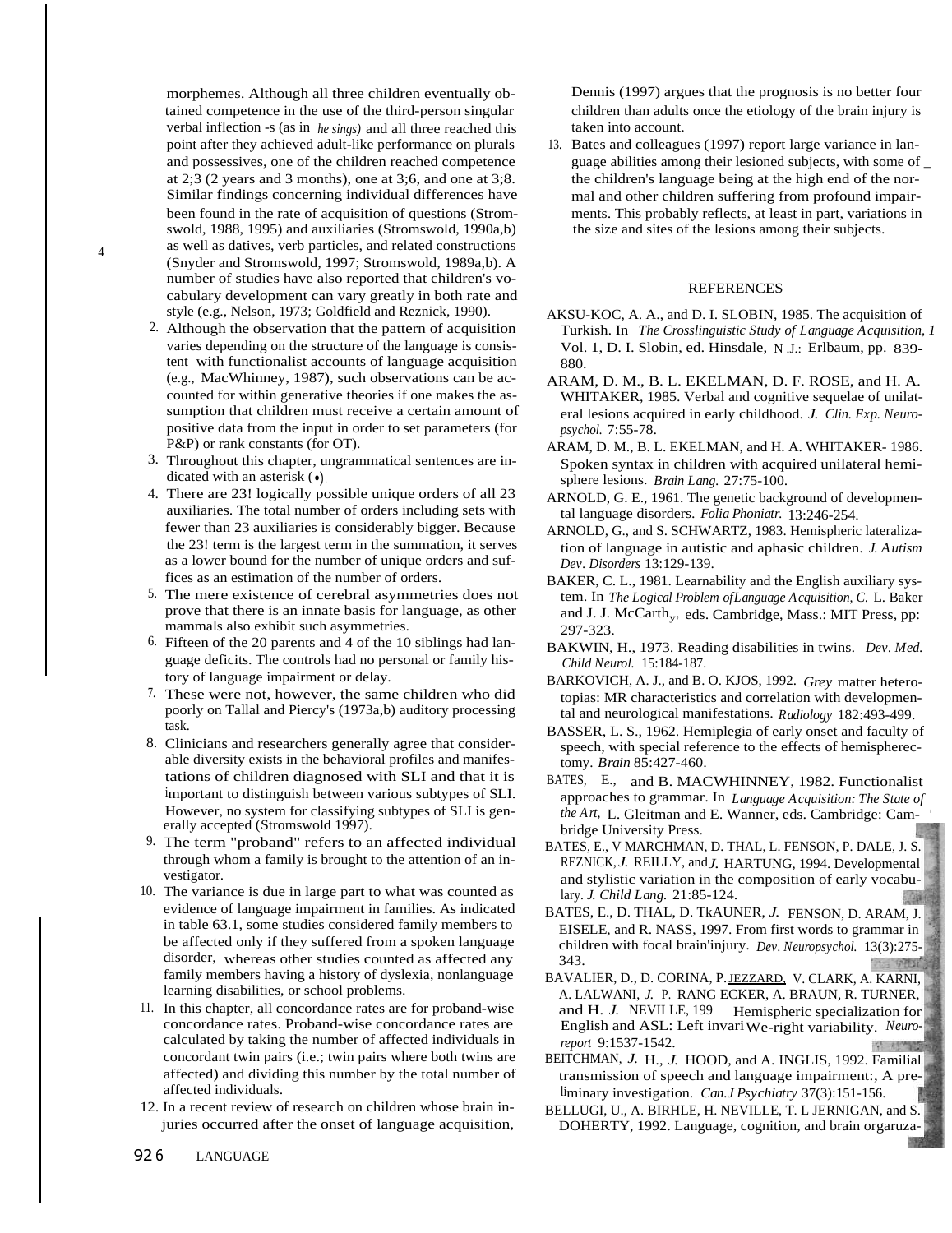lion in a neurodevelopmental disorder. In *Developmental Behavioral Neuroscience, M.* Gunnar and C. Nelson, eds. Hillsdale, N .J.: Lawrence Erlbaum, pp. 201-232. .

 $\ddagger$ 

- BELLUGI, U., P. P. WANG, and T. L. JERNIGAN, 1994. Williams syndrome: An usual neuropsychological profile, *In Atypical Cognitive Deficits in Developmental Disorders: Implications for-Brain Function, S.* H. Bronman and J. Grafman, eds. Hillsdale, N.J.: Lawrence Erlbaum, pp. 23-56.
- BENEDICT, H., 1979. Early lexical development: Comprehension and production.*J Child Lang.* 6:183-200.
- BERMAN, R. A., 1986. A crosslinguistic perspective: Morphology and syntax. In *Language Acquisition,* 2d Ed., P. Fletcher and M. Garman, eds. Cambridge: Cambridge University Press, pp. 429-447.
- BICKERTON, D., 1981. *Roots of Language.* Ann Arbor, Mich.: Karoma.
- BICKERTON, D., 1984. The language biprogram hypothesis. *Behav. Brain Sci.* 7:173-221.
- BISGAARD, M., H. EIBERG, N. MOLLER, E. NIEBUHR, and J. MOHR, 1987. Dyslexia and chromosome 15 heteromorphism: Negative lod score in a Danish material. *Clin. Genet*ics 32:118-119.
- BISHOP, D. V M., 1983. Linguistic impairment after left hemidecortication for infantile hemiplegia: A reappraisal. *Quart. J. Exp. Psychol.* 35A:199-207.
- BISHOP, D. V. M., 1987. The causes of specific developmental language disorder ("developmental dysphasia"). *J. Child Psychol. Psychiatry* 28:1-8.
- BISHOP, D. V M., and A. EDMUNDSON, 1986. Is otitis media a major cause of specific developmental language disorders? *Brit.J. Disorders Commun.* 21:321-338.
- BISHOP, D. V M., T NORTH, and C. DONLAN, 1995. Genetic basis of specific language impairment: Evidence from a twin study. *Dev. Med. Child Neurol.* 37:56-71.
- BLOOM, P., 1990. Syntactic distinctions in child language. *J Child Lang.* 17:343-355.
- BoLIEK, C.A., *M.* P. BRYDEN, and J. E. OBRZUT, 1988. Focused attention and the perception of voicing and place of articulation contrasts with control and learning-disabled children. Paper presented at the 16th Annual Meeting of the International Neuropsychological Society, January 1988.
- BROWN, R., 1973. *A First Language: The Early Stages.* Cambridge, Mass.: Harvard University Press.
- BROWN, R., and C. HANLON, 1970. Derivational complexity and order of acquisition in child speech. In *Cognition and the Development of Language,J.* R Hayes, ed. New York: Wiley.
- BUDWIG, N., 1995. *A Developmental-Functionalist Approach to* Language. Mahwah, NJ.: Erlbaum.<br>BYRNE, B. M., L. WILLERMAN, and L. L. ASHMORE, 1974. Se-
- vere and moderate language impairment: Evidence for distinctive etiologies. *Behav. Genetics* 4:331-345.
- BYRNE, J. M., and R D. GATES, 1987. Single-case study of left cerebral hemispherectomy: Development in the first five years of life. *J. Clin. Exp. Neuropsychol.* 9:423-434.
- CAZDEN, C., 1968. The acquisition of noun and verb inflections. *Child Dev.* 39:433-448.
- CHI, J. G., E. C. DooLING, and F. H. GILLFS, 1977. Left-right asymmetries of the temporal speech areas of the human brain. *Arch. Neural.* 34:346-348.
- CHOMSKY, N., 1981. *Lectures on Government and Binding.* Dordrecht, Holland: Foris.
- CHOMSKY, N., 1986. *Knowledge of Language: Its Nature, Origin and Use.* New York: Praeger.
- CLAHSEN, H., 1989. The grammatical characterization of developmental dysphasia..Linguistics27(5):897-920.
- CLAHSEN, H., 1991. *Child Language and Developmental Dyspha= sia: Linguistic Studies of the Acquisition of German.* Philadelphia, Pa.:*J.* Benjamins Publishing Company.
- .CLARK, M., and. E. PLANTE, 1995. Morphology in the inferior frontal gyrus in developmentally language-disordered adults. - Paper presented at the Conference on Cognitive Neuroscience, San Francisco.
- COHEN, H., C. GELINAS, M. LASSONDE, and G. GEOFFBOY, 1991. Auditory lateralization for speech in languageimpaired children. *Brain Lang.* 41:395-401.
- COHEN, M., R. CAMPBELL, and F. YAGHMAI, 1989. Neuropathological abnormalities in developmental dysphasia. *Ann. Neurol.* 25:567-570..
- CONTI-RAMSDEN, G., and J. DYKINS, 1991. Mother-child interactions with language-impaired children and their siblings.. *Brit.f. Disorders Commun.* 26:337-354.

1

- CoNTI-RAMSDEN, G., and S. FRIEL-PATTI, 1983. Mothers' discourse adjustments with language-impaired and nonlanguage-impaired children. *J. Speech Hearing Disorders 48:* 360-367.
- COPPOLA, M., A. SENGHAS, E. L. NEWPORT, and T SUPALLA, 1998. *The Emergence of Grammar: Evidence from Family-Based Gesture Systems in Nicaragua.* University of Rochester, unpublished manuscript.
- COURCHESNE, E., A. LINCOLN, R YEUNG-COURCHESNE, R. ELMASLAN, and C. GRILLON, 1989. Pathophysiological finding in nonretarded autism and receptive developmental language disorder.*J. Autism Dev. Disorders* 19:1-17.
- COWAN, W. M., J. W FAWCETT, D. D. O'LEARY, and B. B. STANFIELD, 1984. Regressive events in neurogenesis. *Science* 225:1258-1265.
- CRAGO, M. B., and M. GOPNIK; 1994. From families to phenotypes: Theoretical and clinical implications of research into the genetic basis of specific language impairment. In *Specific Language Impairments in Children,* R. V. Watkins and M. L. Rice, eds. Baltimore, Md.: Paul H. Brookes, pp. 35- 52.
- CRAMBLTT, N., and G. SIEGEL, 1977. The verbal environment of a language-impaired child. *J. Speech Hearing Disorders 42:* 474-482.
- CROCKETT, H. G., and N. M. ESTRIDGE, 1951. Cerebral hemispherectomy. *Bull. L.A. Neurol. Soc.* 16:71-87.
- CROFT, W, 1990. *Typology and Universals.* New York: Cambridge University Press.
- CROMER, R., 1983. Hierarchical planning disability in the drawings and constructions of a special group of severely aphasic children. *Brain Cognit.* 2:144-164.
- CURTISS, S., 1977. *Genie: A Psycholinguistic Study of a Modern Day "Wild Child.* "New York: Academic Press.
- CURTISS, S., 1989. The independence and task-specificity of language. In *Interaction in Human Development, A.* Bornstein and J. Bruner, eds. Hillsdale, NJ.: Erlbaum, pp. 105- 137.
- DAMS, K, 1940. Extreme social isolation of a child. *Amer. J. Sociol.* 45:554-565.
- DAVis, K, 1947. Final note on a case of extreme isolation. *Arner.J Sociol.* 52:432-437.
- DAWSON, G., C. FINLEY, S. PHILLIPS, and A. LEWY, 1989. A comparison of hemispheric asymmetries in speech-related brain potentials of autistic and dysphasic children. *Brain Lang.* 37:26-41.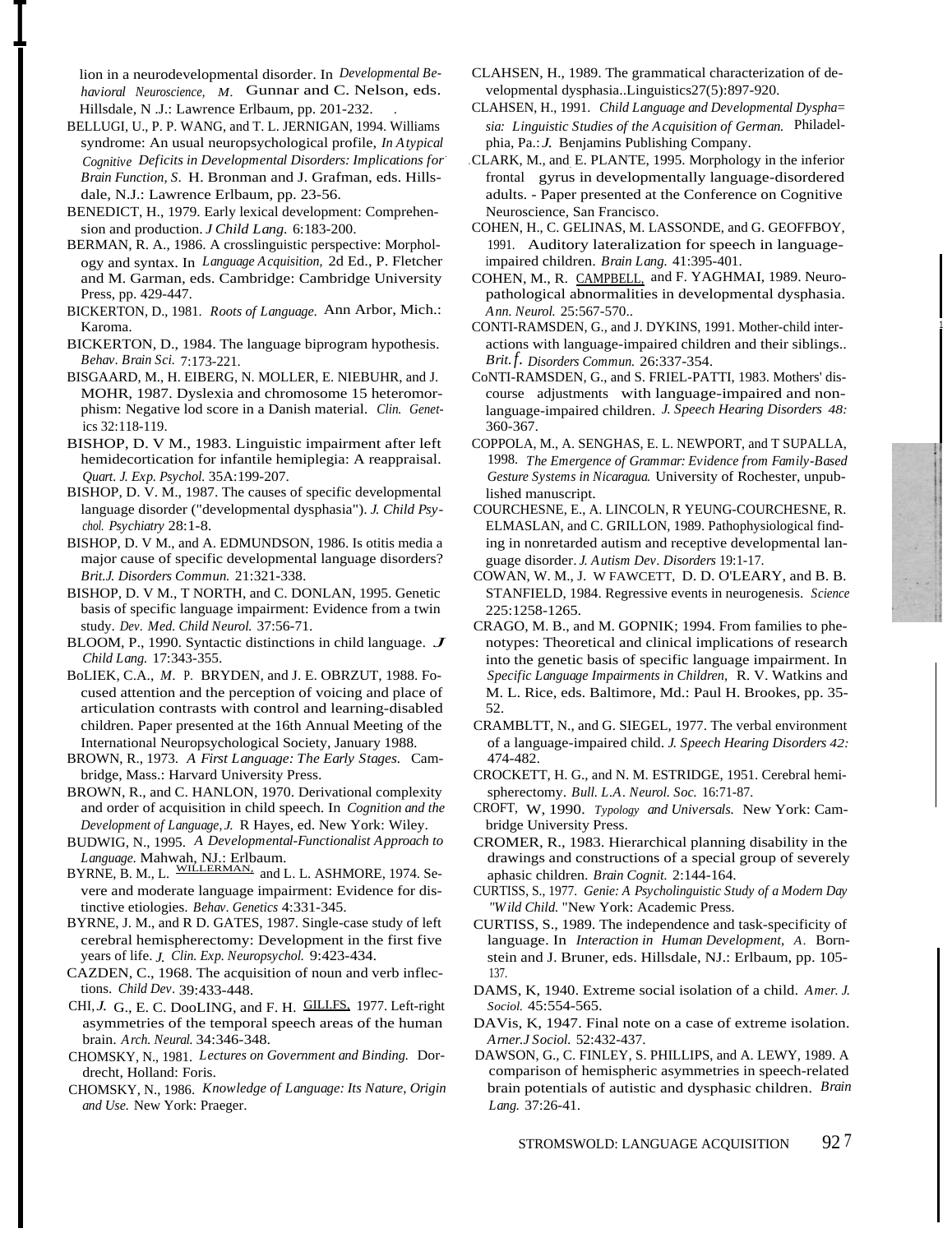- DEFRIES,*J.* C., D. W FULKER, and M. C. LABUDA, 1987. Evidence for a genetic aetiology in reading disability of twins. *Nature* 329:537-539.
- DEFRIES,*J.* C., and*J. J. GILLIS,* 1993. Genetics of reading disability. In *Nature, Nurture, and Psychology,* R. Plomin and G. E. McClearn, eds. Washington, D.C.: American Psychological Association, pp. 121-145.

DENAYS, R, M. TbNDEUR, M. FOULON, F. WRSTRAETEN, H. HAM, A. PIEPSZ, and P. NOEL, 1989. Regional brain blood flow in congenital dysphasia studies with technetium-99M HM-PAO SPECT*J Nuclear Med.* 30:1825-1829.

**. 4**

- DENNIS, M., 1980. Capacity and strategy for syntactic comprehension after left or right hemidecortication. *Brain Lang.* 10:287-317.
- DENNIS, M., 1997. Acquired disorders of language in children. In *Behavioral Neurology and Neuropsychology,* T. E. Feinberg and M. J. Farah, eds. New York: McGraw Hill, pp. 737-754.
- DENNIS, M., and B. KOHN, 1975. Comprehension of syntax in infantile hemiplegics after cerebral hemidecortication: Left hemisphere superiority. *Brain Lang.* 2:475-486.
- DENNIS, M., and H. A. WHITAKER, 1976. Language acquisition following hemi-decortication: Linguistic superiority of the left over the right hemisphere. *Brain Lang.* 3:404-433.
- DEVILLIERS, J., and P. DEVILLIERS, 1973. A cross-sectional study of the acquisition of Grammatical morphemes in child speech.*J. Psycholinguistic Res.* 2:267-278.
- EDELMAN, **R R,** and S. WARACH, 1993. Magnetic resonance imaging (Part *1). New Eng. J Med.* 328:708-716.
- EFRON, R., 1963. Temporal perception, aphasia, and deja vu. *Brain* 86:403-424.
- ELDRIDGE, R, 1983. Twin studies and the etiology of complex neurological disorders. In *Genetic Aspects of Speech and Language Disorders, C.* L. Ludlow and J. A. Cooper, eds. New York: Academic Press, pp. 109-120.
- ELMAN, *J.,* E. BATES, M. JOHNSON, A. KARMILOFF-SMITH, D. PARISI, and K. PLUNKETT, 1996. *Rethinking Innateness. A Connectionist Perspective on Development.* Cambridge, Mass.: MIT Press.
- EWART, A. K, C. A. MORRIS, D. ATKINSON, J. WIESHAN, K. STERNES, P. SPALLONE, A. D. STOCK, M. LEPPERT, and M. T. KEATING, 1993a. Hemizygosity at the elastin locus in a developmental disorder: Williams syndrome. *Nature Genetics* 5:11-16.
- EWART, A. K, C. A. MORRIS, G. J. ENSING, *J.* LoKER, C. MOORE, M. LEPPERT, and M. KEATING, 1993b. A human vascular disorder, supravalvular aortic stenosis, maps to chromosome *7. Proc. Natl. Acad. Sci.* 90(8):3226-3230.
- FELDMAN, H., A. L. HOLLAND, S. S. KEMP, and J. E. JANOSKY, 1992. Language development after unilateral brain injury. *Brain Lang.* 42:89-102.
- FENSON, L., P. S. DALE, J. S. REZNICK, E. BATES, D. J. THAI, and S. J. PETHICK, 1994. Variability in early communicative development. *Monographs Soc. Res. Child Dev.* 59(242).
- FISHER, S. E., F. VARGHA-KHADEM, K E. WATKINS, A. P. MONACO, and M. E. PEMBREY, 1998: Localization of a gene implicated in a severe' speech and language disorder. *Nature Genetics* 18:168-170.
- FOLEY, W, and R VAN VALIN, 1984. *Functional Syntax and Universal Grammar.* Cambridge: Cambridge University Press.
- FROSTA, H., G. SCHULTE-KoRNE, J. HEBEBRAND, and H. REMSCHNOIDT, 1993. Cosegregation of balanced translocation (1,2) with retarded speech development and dyslexia. *Lancet* 342:178-190.
- FUNDUDIS, T., I. KoLVIN, and G. GARSIDE, 1979. *Speech Retarded and Deaf Children.* London: Academic Press.
- GALABURDA, A. M., P. R WANG, U. BELLUGI, and Ivl. ROSSEN, 1994. Cytoarchitectonic anomalies in a genetically based disorder: Williams syndrome. *Neuroreport 5:* 753-757.
- GANGER, *J.,* and K. STROMSwoLD, 1998. The innateness; evolution and genetics of language. *Human Biol.* 70:199-  $213.$  :
- GARDNER, W J., L. J. KARNOSH, C. C. MCCLURE, and A. *K.* GARDNER, 1955. Residual function following hemispherectomy for tumour and for infantile hemiplegia. *Brain* 78:487- 502.
- GARRETT, M., 1976. Syntactic processes in sentence production. In *New Approaches to Language Mechanism,, R* Wales and E. Walker, eds. Amsterdam: North-Holland.
- GESCHWIND, N., and A. GALABURDA, 1987. *Cerebral Lateralization: Biological Mechanisms, Associations, and Pathology.* Cambridge, Mass.: MIT Press. <sup>a</sup>
- GOLDFIELD, B. A., and J. S. REZNICK, 1990. Early lexical acquisition: Rate, content and vocabulary spurt. *J. Child Lang.* 17:171-184.
- GOLDIN-MEADOW, S., and C. MYLANDER, 1984. Gestural . communication in deaf children: The effects and non-effects of parental input on early language development. *Monographs Soc. Res. Child Dev.* 49:1-121.
- GOLDIN-MEADOW, S., and C. MYLANDER, 1998. Spontaneous sign systems created by deaf children in two cultures. *Nature* 391:279-281.
- GOODGLASS, H., 1976. Agrammatism. In *Perspectives in Neurolinguistics and Psycholinguistics,* H. Whitaker and H. Whitaker, eds. New York: Academic Press.
- GOPNIK, M., 1990a. Feature-blind grammar and dysphasia. *Nature* 344:715.
- GOPNIK, M., 1990b. Feature blindness: A case study. *Lang. Acquisition* 1:139-164.
- GOPNIK, M., and M. B. CRAGO, 1991. Familial aggregation of a developmental language disorder. *Cognition* 39:1-50.
- GORDON, A. G., 1988. Some comments on Bishop's annotation "Developmental dysphasia and otitis. media." *J. Child Psychol. Psychiatry* 29:361-363.
- GRAHAM, N. C., 1968. Short term memory and syntactic strut ture in. educationally subnormal children. *Lang. Speech 11:* 209-219.
- GRAHAM, N. C., 1974. Response strategies in the partial comprehension of sentences. *Lang. Speech* 17:205-221.
- GRAVEL, J. S., and I. F. *WALLACE,* 1992. Listening and language at 4 years of age: Effects of early otitis media. *J. Speech Hearing Res.* 35:588-595.
- GUILFOYLE, E., S. ALLEN, and S. Moss, 1991. Specific language impairment and the maturation of functional categories. Paper presented at the 16th Annual Boston University Conference on Language Development, October 19 1991.
- GUTTMAN, E., 1942. A sia in children. *Brain* 65:205- 219 c  $\Omega$
- HAYNES, C., and S. NAIDO, 1991. *Children with Specific Speech and Language Impairment.* LondoiiftacKeith Press.
- HEATH, S. B., 1983. *Ways with Words: Language, Life and Work in Communities and Classrooms.* New York: Cambridge University Press.
- HILLIER, W F., 1954. Total left cerebral hemispherectomy for' malignant glioma. *Neurology* 4:718-721.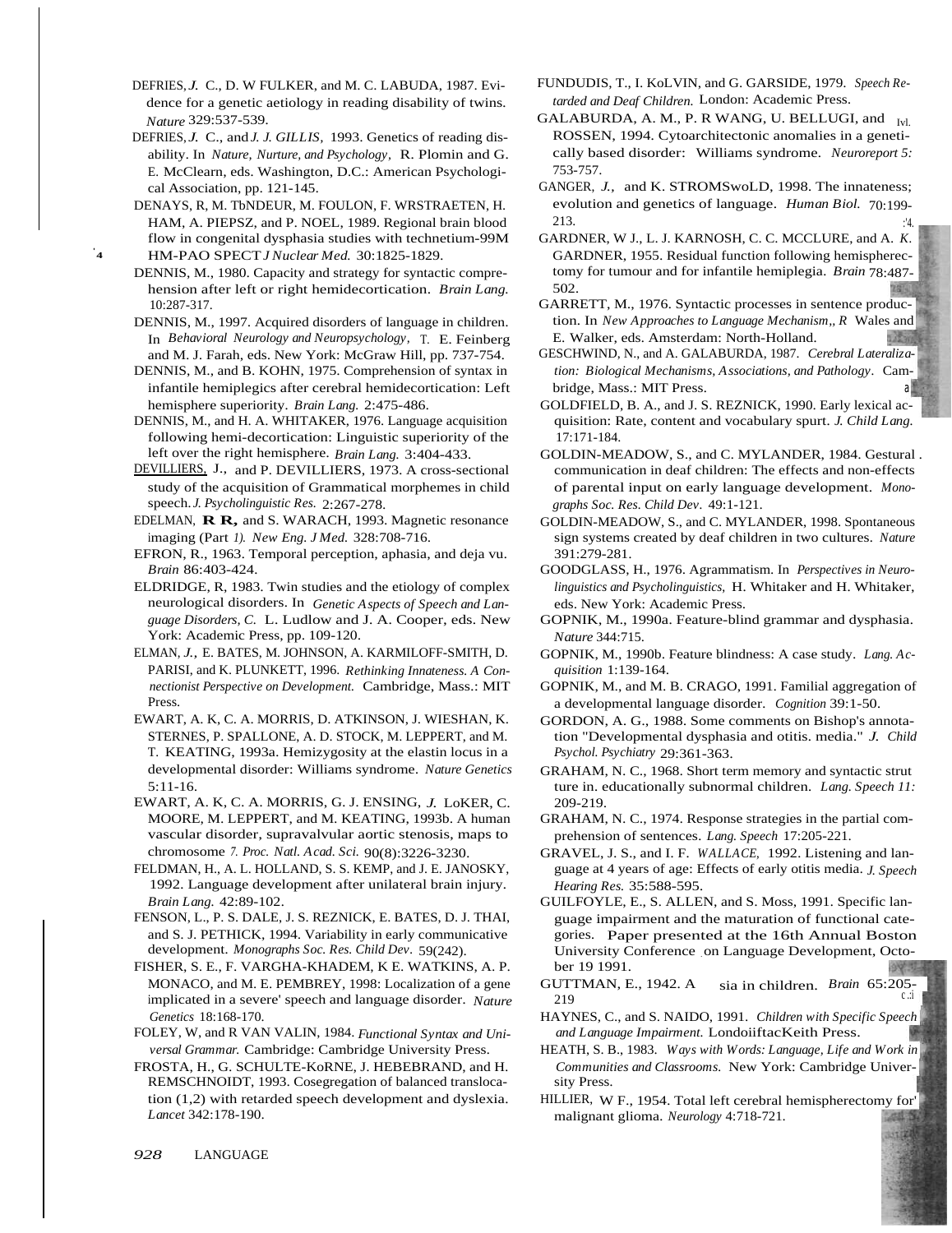- HOLCOMB, *P J., S. A.* COFFEY, and *H. J.* NEVILLE, *1992. Vi*sual and auditory sentence processing: *A* developmental analysis using event-related brain potentials. *Dev. Neuropsycliol. 8:203-241.*
- HUBEL, D., and T WIESEL, *1970.* The period of susceptibility to the physiological effects *of* unilateral eye closure in kittens.*J. Physiol. 206:419-436.*
- HURST, J. *A., M.* BARATTSER, E. AUGER, F. GRAHAM, and S. NoRELL, *1990.* An extended family with a dominantly inherited speech disorder. *Dev. Med. Child Neurol. 32:347 355.*
- HUTTENLOCHER, J., and P. Smiley, *1987.* Early word meanings: The case *of* object names. *Cogn. Psychol. 19:63-89.*
- HUTTENLOCHER, P. R., *1979.* Synaptic density in human frontal cortex-Developmental changes and effects *of* aging. *Brain Res. 163:195-205.*
- INGRAM, *T. T. S., 1959.* Specific developmental disorders *of* speech in childhood. *Brain 82:450-467.*
- JACKSON, T., and E. PLANTE, *1997.* Gyral morphology in the posterior sylvian regions in families affected by developmental language disorders. *Neuropsychol. Rev. 6:81-94.*
- JERNIGAN, T L., and U. BELLUGI, *1994.* Neuroanatomical distinctions between Williams and Down syndrome. In *Atypical Cognitive Deficits in Developmental Disorders: Implications for Brain Function, S.* H. Bronman and J. Grafman, eds. Hillsdale, N .J.: Erlbaum, *pp. 57-66.*
- JERNIGAN, T. L., U. BELLUGI, E. SOWELL, *S.* DOHERTY, and J. HESSRI.INK, *1993.* Cerebral morphological distinctions between Williams and Down syndromes. *Arch. Neurol. 50:186- 191.*
- JERNIGAN, T. L, *J.* R HESSELINK, E. SOWELL, and *P. A.* TALLAL, *1991.* Cerebral structure on magnetic resonance imaging in language-impaired and learning-impaired children. *Arch. Neurol. 48:539-545.*
- JOHNSON, J., and E. NEWPORT, *1989.* Critical period effects in second language learning: The influence *of* maturational state on the acquisition *of*English as a second language. *Cogn. Psychol. 21:60-99.*
- JOHNSTON, J., and *S.* WEISMER, *1983.* Mental rotation abilities in language-disordered children. *J. Speech Hearing Res. 26: 397-403.*
- JOHNSTON, *J.* R, *1991.* The continuing relevance *of* cause: *A* reply to Leonard's "Specific language impairment as a clinical category." *Lang. Speech Hearing Sera. Schools 22:75-79.*
- JUSCZYK, P. W, K. HIRSCH-PASEK, D. KEMLER NELSON, and L. *J.* KENNEDY, *1992.* Perception *of*acoustic correlates of major phrasal units by young infants. *Cogn. Psychol. 24:252-293.*
- JUSCZYK, P W., and D. G. KEMLER NELSON, *1996.* Syntactic units, prosody, and psychological reality in infancy. In *Signal to Syntax: Bootstrapping from Speech to Grammar in Early Acquisition, K* Demuth and J. L. Morgan, eds. Mahwah, N*J.:* Erlbaum, *pp. 389-408.*
- KAHMI, A., *1981.* Nonlinguistic symbolic and conceptual abilities in language-impaired and normally developing children. *J. Speech Hearing Res. 24:446-453.*
- KARMILOFF-SMITH, A., *1991. Beyond Modularity.* Cambridge, Mass.: MIT Press.
- KARMILOFF-SMITH, *A.,* J. GRANT, *I.* BERTHOUD, M. DAVIES, *F.* HOWLIN, and *0.* UDWIN, *1997.* Language and Williams syndrome: *How* intact is "intact"? *Child Dev.* 68(2):246-*262.*
- KARMILOFF-SMITH, *A., L.* K TYLER, K VOICE, K SIMS, 0. UDWIN, P. HOWLIN, and M. DAVIES, *1998.* Linguistic disso-

ciations in Williams syndrome: Evaluating receptive syntax in on-line and off-line *tasks. Neuropsychologia 36:343-351.*

- KIESSLING, *L. S., M.* B. *V* DENCKLA, and M. CARLTON, *1983.* Evidence for differential hemispheric function in children with hemiplegic cerebral palsy. *Den. Med. Child. Neurol. 25:727-734. .*
- LAHEY, M., and J. EDWARDS, *1995.* Specific language impairment: Preliminary investigation of factors associated with family history and with patterns *of* language performance.*J. Speech Hearing Res. 38:643-657.*
- LANDAU, W. M., R GOLDSTEIN, and F. R KLEFFNER, *1960.* Congenital aphasia: *A* clinicopathological study. *Neurology 10:915-921.*
- LASKY, E., and K KLOPP, *1982.* Parent-child interactions in normal and language-disordered children. *J. Speech Hearing Disorders 47:7-18.*
- LENNEBERG, E. H., *1967. Biological Foundations of Language.* New York: John Wiley and Sons;
- LEONARD, *C.* M., K VoELLER, L. LoMBARDINO, M. MORRIS, G. HYND, *A.* ALExANDER, H. ANDERSON, M. GAROFALAKIS, J. HONEYMAN, J. MAO, *0.* AGEE, and E. STAAB, *1993.* Anomalous cerebral structure in dyslexia revealed with magnetic resonance imaging. *Arch. Neurol. 50:461-469.*
- LEONARD, L., *1998. Children with Specific Language Impairment.* Cambridge, Mass.: MIT Press.
- LEONARD, L. B., *1989.* Language learnability and specific language impairment in children. *Appl. Psycholinguistia 10:179- 202.*
- LEONARD, L. B., *1991.* Specific language impairment as a clinical category. *Lang. Speech Hearing Sera. Schools 22:66-68.*
- LEONARD, L. B., *1994.* Some problems facing accounts of morphological deficits in children with specific language impairments. In *Specific Language Impairments in Children, R* V. Watkins and M. L. Rice, eds. Baltimore, Md.: Paul H. Brookes, *pp. 91-106.*
- LEONARD, L. B., **K K** MCGREGOR, and G. D. ALLEN, *1992.* Grammatical morphology and speech perception in children with specific language impairment. *J. Speech Hearing Res. 35:1076-1085.*
- LEVY, Y, N. AMIR, and R SHALEV, *1992.* Linguistic development of a child with congenital localised L.H. lesion. *Cogn. Neuropsychol. 9:1-32.*
- LEWIS, B. A., *1990.* Familial phonological disorders: Four pedigrees. *J. Speech Hear. Disorders 55:160-170.*
- LEWIS, B. A., *1992.* Pedigree analysis of children with phonology disorders. *J. Learning Disabilities 25(9):586-597.*
- LEWIS, B. *A.,* B. L. EKELMAN, and D. M. ARAM, *1989. A* familial study *of* severe phonological disorders. *J. Speech Hearing Res. 32:713-724.*
- LEWIS, B. *A.,* and L. *A.* THOMPSON, *1992.* A study of developmental speech and language disorders in twins. *J. Speech Hearing Res. 35:1086-1094.*
- LINCOLN, A., E. COURCHESNE, L HARMS, and M. ALLEN, *1995.* Sensory modulation *of* auditory stimuli in children with autism and receptive developmental language disorder: Event-related brain potential evidence. *J. Autism Dev. Disorders 25:521-539.*
- LOCKE,*J.* L., and P. L. MATHER, *1989.* Genetic factors in the ontogeny *of* spoken language: Evidence from monozygotic and dizygotic twins.*J. Child Lang. 16:553-559.*
- LOU, H. D.; L. HENRIKSEN, and P. BRUHN, *1990.* Focal cerebral dysfunction in developmental learning disabilities. *Lancet 335:8-11.*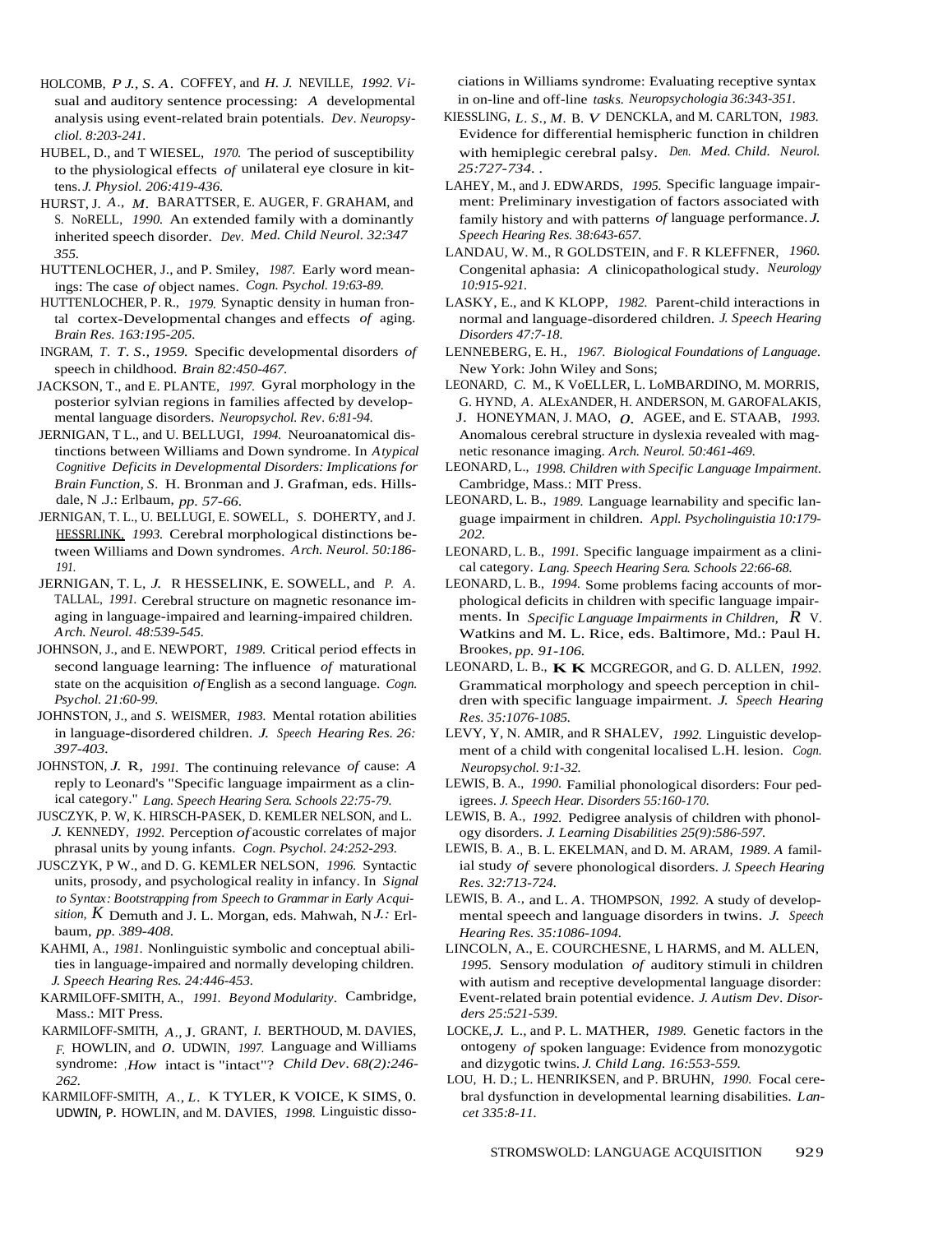- LUCHSINGER, R., 1970. Inheritance of speech deficits. *Folia Phoniatrica* 22:216-230.
- MACWHINNEY, B., 1987. The competition model. In *Mechanisms in Language Acquisition,* B. MacWhinney, ed. Hillsdale, N*J.:* Erlbaum, pp. 249-308.
- MARATSOS, M., and M. CHALKLEY, 1981. The internal language of children's syntax: The ontogenesis and representation of syntactic categories. In *Children's Language, Vol.* 2, K Nelson, ed. New York: Gardner Press.
- MARCUS, G. F., 1993. Negative evidence in language acquisition. *Cognition* 46(1):53-85.

. y

- MARTIN, J. A., 1981. *Voice, Speech and Language in the Child: Development and Disorder.* New York: Springer.
- MATEER, C. A., and C. B. DODRILL, 1983. Neuropsychological and linguistic correlates of atypical language lateralization: Evidence from sodium amytal studies. *Human Neurobiol.* 2:135-142.
- MATHENY, A. P., A. B. DOLAN, and R. S. WILSON, 1976. Twins with academic learning problems: Antecedent characteristics. *Amer. J. Orthopsychiatry* 46(3):464-469.
- MCNFII.I., D., 1966. Developmental psycholinguistics. In *The Genesis of Language,* F. Smith and G. Miller, eds. Cambridge, Mass.: MIT Press.
- MEHLER, J., and A. CHRISTOPHE, 1995. Maturation and learning of language in the first year of life. In *The Cognitive Neurosciences, M. S.* Gazzaniga, ed. Cambridge, Mass.: MIT Press, pp. 943-954.
- MERVIS, C. B., and J. BERTRAND, 1995. Early lexical acquisition and the vocabulary spurt: A response to Goldfield and Reznick.*J Child Lang.* 22:461-468.
- MILLS, A., 1985. The acquisition of German. In *The Crosslinguistic Study of Language Acquisition, Vol.* 1, D. I. Slobin, ed. Hillsdale, N.J.: Lawrence Erlbaum, pp. 141-254.
- MILLS, D. L., S. COFFEY-CORINA, and H. J. NEvILLE, 1997. Language comprehension and cerebral specialization from 13 to 20 months. *Dev. Neuropsychol.* 13(3):397-445.
- MOLFESE, D. L., 1990. Auditory evoked responses recorded from 16-month. old human infants to words they did and did not know. *Brain Lang.* 36:345-363.
- MOLFESE, D. L., P A. MORSE, and C. J. PETERS, 1990. Auditory evoked responses to names for different objects: Crossmodal processing as a basis for infant language acquisition. *Dev. Psychol.* 26(5):780-795.
- MONSEE, E. K, 1961. Aphasia in children. *J. Speech Hearing Disorders* 26:83-86.
- MOREHEAD, D., and D. INGRAM, 1973. The development of base syntax in normal and linguistically deviant children. *J. Speech Hearing Res. 16:330-352.*
- MORFORD, J. P., 1996. Insights to language from the study of gesture: A review of research on the gestural communication of non-signing deaf people. *Lang. Commun.* 16(2):165- 178.
- MORGAN, J. L., and K DEMUTH (eds.), 1996. *Signal to Syntax: Bootstrapping from Speech to Grammar in Early Acquisition.* Hillsdale, NJ.: Erlbaum.
- MORGAN, J., and E. NEWPORT, 1981. The role of constituent structure in the induction of an artificial language. *J. Verbal Learning Verbal Behav.* 20:67-85.
- MORLEY, M., 1965. *The Development and Disorders of Speech in Children.* Edinburgh: E&S Livingstone.
- NEIIS, J., and D. M. ARAM, 1986. Family history of children with developmental language disorders. *Percept. Motor Skills* . 63:655-658.
- NELSON, K, 1973. Structure and strategy in learning to talk, *Monographs Soc. Res. Child Dev.* 38.
- NEVILLE, H. J., 1991. Neurobiology of cognitive and language processing: Effects of early experience. In *Brain Maturation and Cognitive Development,* K Gibson and A. Petersen, eds. New York: Aldine de Gruyter, pp. 355-380.
- NEVILLE, H. J., 1995. Developmental specificity in neurocognitive development in humans. In *The Cognitive Neurosciences,* M. S. Gazzaniga, ed. Cambridge, Mass.: MIT Press, pp. 219-231.
- NEVIra.F, H., S. COFFEY, P. HOLCOMB, and P. TALLAL, 1993. The neurobiology. of sensory and language processing in language-impaired children.*J. Cogn. Neurosci.* 5:235-253.
- NEVILLE, H. J., P. J. HOLCOMB, and D. M. MILLS, 1989. Auditory sensory and language processing in Williams syndrome: An ERP study. Paper presented at the International Neuropsychological Society, January 1989.
- NEVILLE, H. J., D. L. MILLS, and U. BELLUGI, 1994. Effects of altered auditory sensitivity and age of language acquisition on the development of language-relevant neural systems: Preliminary studies of Williams syndrome. In *Atypical Cognitive Defarits in Developmental Disorders: Implications for Brain Function, S.* H. Bronman and J.' Grafman, eds. Hillsdale, N.J.: Erlbaum, pp. 67-83.
- NEVILLE, H. J., D. L. MILLS, and D. S. LAWSON, 1992. Fractionating language: Different neural subsystems with different sensitive periods. *Cerebral Cortex* 2(3):244-258.
- NEWPORT, E., 1990. Maturational constraints . on language learning. *Cogn. Sci.* 14:11-28.
- PAPANICOLAOU, A. C., A. DISCENNA, L GLI.I.FSPIE, and D. A:it:.: '990. Probe-evoked potential finding following unilateral left-hemisphere lesions in children. *Arch. Neurol.* 47:562-566.
- PAULS, D. L., 1983. Genetic analysis of family pedigree data: A review of methodology. In *Genetic Aspects of Speech and Language Disorders, C.* L. Ludlow and J. A. Cooper, eds. New York: Academic Press, pp. 139-148.
- PENNINGTON, B., and S. SMITH, 1988. Genetic influences on learnine; disabilities: An update. *J. Consult. Clin. Psychol.* 56:817-823.
- PETERS, A. M., 1995. Strategies in the acquisition of syntax. In *The Handbook of Child Language, P.* Fletcher and B. MacWhinney, eds. Oxford: Basil Blackwell, pp. 462- 483.
- PINKER, S., 1984. *Language Learnability and Language Development.* Cambridge, Mass.: Harvard University Press.
- PINKER, S., 1987. The bootstrapping problem in language acquisition. In *Mechanisms ofLanguage Acquisition, B.* MacWhinney, ed. Hillsdale, N.J.: Erlbaum, pp. 399-441.
- PINKER, S., 1989. *Learnability and Cognition: The Acquisition of Argument Structure.* Cambridge, Mass.: MIT Press.
- PINKER, S., 1994. *The Language Instinct: How the Mind Creates, Language.* New York: Morrow.
- PINKER, S., and P. BLOOM, 1990. Natural language and natural selection. *Behav. Brain Sci.* 13:707-784.
- PLANTE, E., 1991. MRr ~gs in the parents and siblings of specifically language-im ed boys. *Brain Lang.* 41:67-80.
- PLANTE, E., L. SWISHER, and R VANCE, 1989. Anatomical correlates of normal and impaire guage in a set of dizygotic twins. *Brain Lang.* 37:643-655.
- PLANTE, E., L. SWISHER, R VANCE, and S. RAPSAK, 1991. MRI findings in boys with . specific language impairment. *Brain Lang.* 41:52-66.

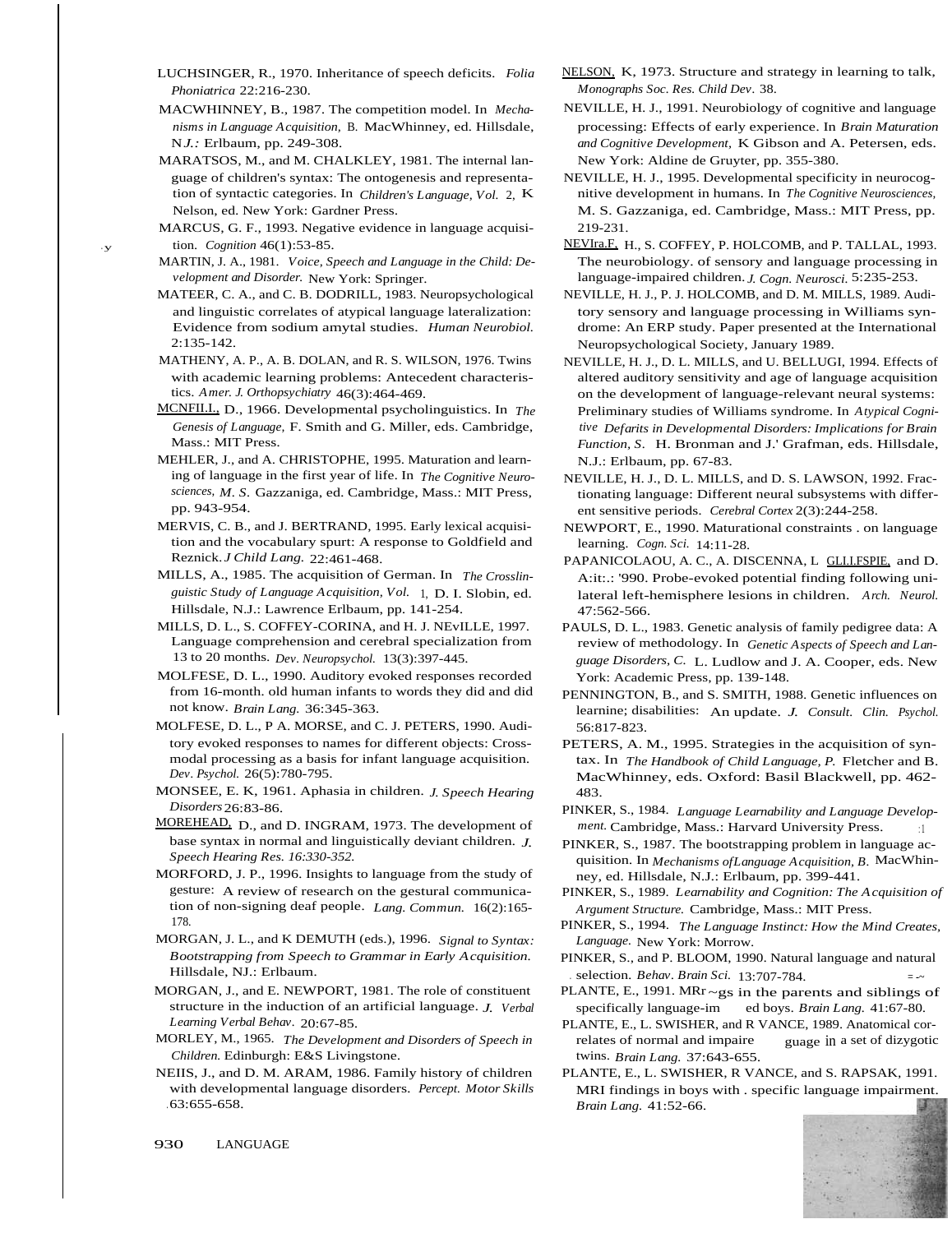- POPPEN, R., J. STARK, J. EISENSON, T. FORREST, and G.. WERTHHEIM, 1969. Visual sequencing performance of aphasic children. J. Speech Hearing Res. 12:288-300..
- PRINCE, A., and P. SMOLENSKY, 1993. *Optimality Theoty.* Cognitive Science Technical Report: Rutgers University and University of Colorado.
- RABIN, M., X. L. WEN, M. HEPBURN, H. A. LuBs, E. FELDMAN, and R DUARA, 1993. Suggestive linkage of developmental dyslexia to chromosome lp34-p36. *Lancet* 342:178.
- RANKIN, J. M., D. M. ARAM, and S. J. HORWITZ, 1981. Language ability in right and left hemiplegic children: *Brain Lang.* 14:292-306.
- RAPIN, I., and B. C. WILSON, 1978. Children with developmental language disability: Neuropsychological aspects and assessment. In *Developmental Dysphasia,* M. A. Wyke, ed. London: Academic Press, pp. 13-41.
- RASMUSSEN, T., and B. MILNER, 1977. The role of early leftbrain injury in determining lateralization of cerebral speech functions. *Ann. N.Y. Acad. Sci.* 299:335-369.
- REZNICK, J. S., and B. A. GOLDFIELD, 1992. Rapid change in lexical development in comprehension and production. *Dev. Psychol.* 28:406-413.
- RICE, M. L., 1994. Grammatical categories of children with specific language impairments. In *Specific Language Impairments in Children,* R. V Watkins and M. L. Rice, eds. Baltimore, Md.: Paul H. Brookes, pp. 69-90.
- RICE, M. L., **K R** HANEY, and K. WExLER, 1998. Family histories of children with extended optional infinitives. *J Speech Hearing Res.* 41:419-432.
- ROBINSON, R. J., 1987. The causes of language disorder: An introduction and overview. In *Proceedings of the First International Symposium on Specific Speech and Language Disorders in Children.* London: AFASIC.
- RONDAL, J., 1980. Language delay and language difference in moderately and severely retarded children. *Special Ed. Can.* 54:27-32.
- SAMPLES, J., and V LANE, 1985. Genetic possibilities in six siblings with specific language learning disorders. *Asha* 27:27-32.
- SCHEIBEL, A. B., 1984. A dendritic correlate of human speech. In *Cerebral Dominance: The Biological Foundations, N.* Geschwind and A. M. Galaburda, eds. Cambridge, Mass.: Harvard University Press.
- SCHIEFFELIN, B. B., 1985. The acquisition of Kaluli. In *The Crosslinguistic Study of Language Acquisition,* Vol. 1, D. I. Slobin, ed. Hillsdale, N.J.: Lawrence Erlbaum, pp. 525-594.
- SILVA, P. A., S. WILLIAMS, and R McGEE, 1987. Early language delay and later intelligence, reading and behavior problems. *Dev. Med. Child Neurol.* 29:630-640.
- SINGER HARRIS, N. G., U. BELLUGI, E. BATES, W JONES, and M. ROSSEN, 1997. Contrasting profiles of language development in- children with Williams and Down syndromes. *Dev. Neuropsychol.* 13(3):345-370.
- SKUSE, D. H., 1984a. Extreme deprivation in early childhood. I: Diverse outcomes for 3 siblings from an extraordinary family.*J Child Psychol. Psychiatry* 25:523-541.
- SICUSE, D. H., 1984b. Extreme deprivation in early childhood. II: Theoretical issues and a comparative review. *J. Child Psychol. Psychiatry* 25:543-572.
- SLOBIN, D. (ed.), 1985. *The Crosslinguistic Study of Language Acquisition, Vols.* 1-2. Hillsdale, NJ.: Erlbaum.
- SMITH, A., 1966. Speech and other functions after left dominant hemispherectomy. *J. Neurol. Neurosurg. Psychiatry* 29: 467-471.
- SMITH, J. F., 1981. Central nervous system. In *Paediatric Pathol*ogy, C. L. Berry, 'ed. Berlin: Springer Verlag, pp. 147-148.
- SMITH, S., B. PENNINGTON, P. FAIN, W. KIMBERLING, and H. LUBS, 1983. Specific reading disability: Identification of an inherited form through linkage analysis. *Science* 219:1345- 1347.
- SMITH, S., B. PENNINGTON, W KIMBERLING, P. FAIN, P. ING, and H. LUBS, 1986. Genetic heterogeneity in specific reading disability (Abstract *500). Amer. J. Clin. Genetic* 39:A169.
- SNYDER, W, and K STROMSwOLD, 1997. The structure and acquisition of English dative constructions. *Linguistic Inquiry* 28:281-317.
- STEELE, S., 1981. *An Encyclopedia of AUX. A Study in Crass-Linguistic Equivalence.* Cambridge, Mass.: MIT Press.
- STEVENS, T., and A. KARMILOFF-SMITH, 1997. Word learning in a special population: Do individuals with Williams syndrome obey lexical constraints? *J. Child Lang.* 24:737- 765.
- STEVENSON, J., P. GRAHAM, G. FREDMAN, and V Mc-LOUGHLIN, 1987. A twin study of genetic influences on reading and spelling ability and disability. *J. Child Psychol. Psychiatry* 28:229-247.
- STROMSWOLD, K, 1988. Linguistic representations of children's wh-questions. *Papers Reports Child Lang.* 27:107-114.
- STROMSWOLD, K, 1989a. How conservative are children? *Papers Reports Child Lang.* 28:148-155.
- STROMSWOLD, K., 1989b. Using naturalistic data: Methodological and theoretical issues (or How *not* to lie with naturalistic data). Paper presented at the 14th Annual Boston University Child Language Conference, October 13-15, 1989.
- STROMSWOLD, K, 1990a. Learnability and the acquisition of auxiliaries. Unpublished Ph.D. dissertation. Available through MIT's *Working Papers in Linguistics*
- STROMSWOLD, K, 1990b. The acquisition of language-universal and language-specific aspects of tense. Paper presented at the 15th Boston University Child Language Conference, October 19-21, 1990.
- STROMSWOLD, K, 1992. Learnability and the acquisition of auxiliary and ccpuiu *be.* In *ESCOL* '91. Columbus, Ohio: Ohio State University.
- STROMSWOLD, K, .1994a. Language comprehension without language production: Implications for theories of language acquisition. Paper presented at the 18th Boston University Conference on Language Development. January 1994.
- STROMSWOLD, K, 1994b. The nature of children's early grammar: Evidence from inversion errors. Paper presented at the 1994 Linguistic Society of America Conference, January 1994. Boston, Massachusetts.
- STROMSwOLD, K, 1994c. Lexical and functional categories in language and language acquisition. Rutgers University Manuscript.
- STROMSWOLD, K, 1995. The acquisition of subject and object wh-questions. *Lang. Acquisition* 4:5-48.
- STROMSWOLD, K, 1996. The genetic basis of language acquisition. In *Proceedings of the 20th Annual Boston University Conference on Language Development, Vol.* 2. Somerville, Mass.: Cascadilla Press, pp. 736-747.
- STROMSWOLD, K, 1997. Specific language impairments. In *Behavioral Neurology and Neuropsychology,* T. E. Feinberg and M. J. Farah, eds. New York: McGraw-Hill, pp. 755-772.
- STROMSWOLD, K, 1998. The genetics of spoken language disorders. *Human Biol.* 70:297-324.